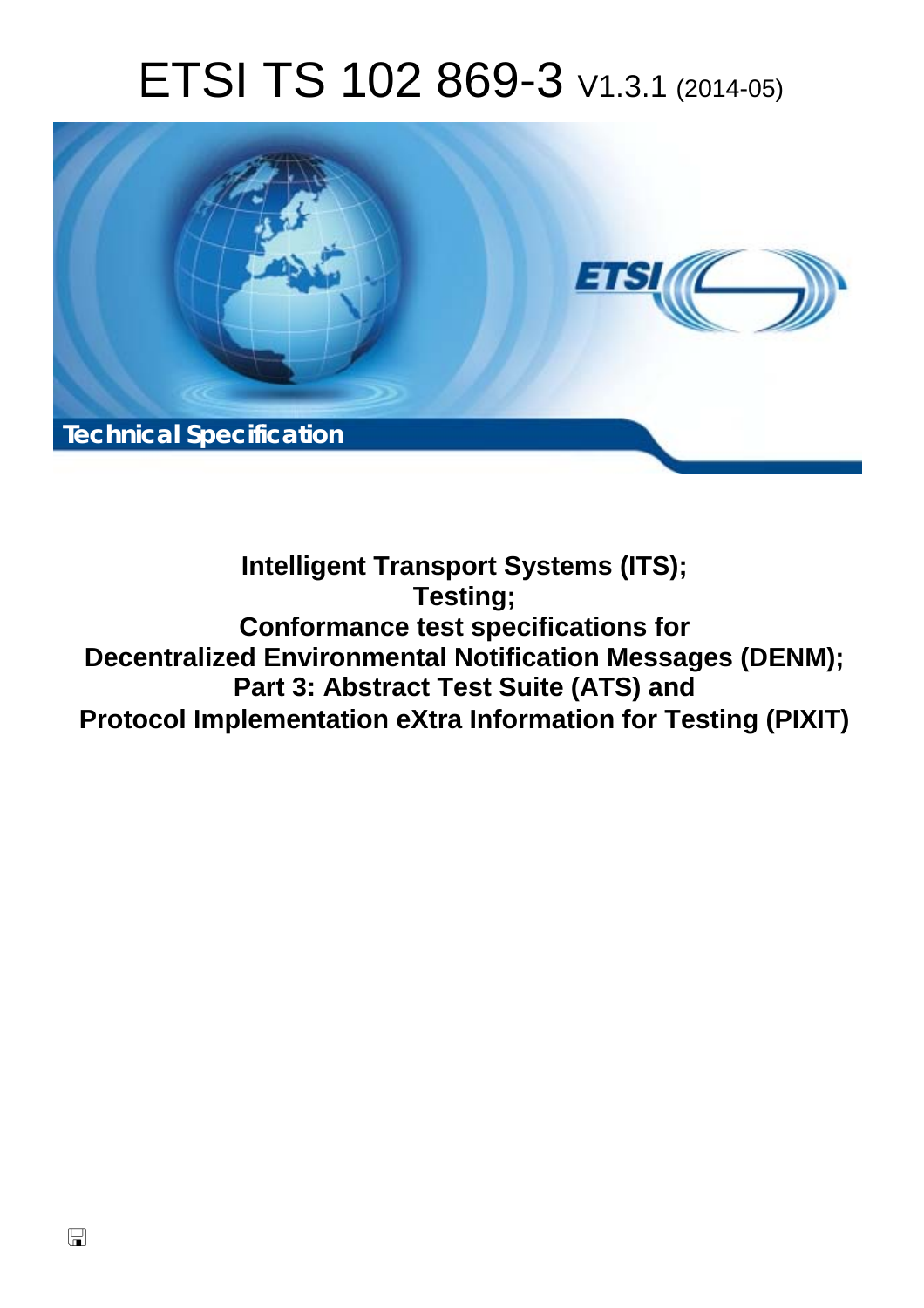Reference RTS/ITS-00151

Keywords

ATS, ITS, PIXIT, testing

#### *ETSI*

#### 650 Route des Lucioles F-06921 Sophia Antipolis Cedex - FRANCE

Tel.: +33 4 92 94 42 00 Fax: +33 4 93 65 47 16

Siret N° 348 623 562 00017 - NAF 742 C Association à but non lucratif enregistrée à la Sous-Préfecture de Grasse (06) N° 7803/88

#### *Important notice*

The present document can be downloaded from: [http://www.etsi.org](http://www.etsi.org/)

The present document may be made available in electronic versions and/or in print. The content of any electronic and/or print versions of the present document shall not be modified without the prior written authorization of ETSI. In case of any existing or perceived difference in contents between such versions and/or in print, the only prevailing document is the print of the Portable Document Format (PDF) version kept on a specific network drive within ETSI Secretariat.

Users of the present document should be aware that the document may be subject to revision or change of status. Information on the current status of this and other ETSI documents is available at <http://portal.etsi.org/tb/status/status.asp>

If you find errors in the present document, please send your comment to one of the following services: [http://portal.etsi.org/chaircor/ETSI\\_support.asp](http://portal.etsi.org/chaircor/ETSI_support.asp)

#### *Copyright Notification*

No part may be reproduced or utilized in any form or by any means, electronic or mechanical, including photocopying and microfilm except as authorized by written permission of ETSI.

The content of the PDF version shall not be modified without the written authorization of ETSI. The copyright and the foregoing restriction extend to reproduction in all media.

> © European Telecommunications Standards Institute 2014. All rights reserved.

**DECT**TM, **PLUGTESTS**TM, **UMTS**TM and the ETSI logo are Trade Marks of ETSI registered for the benefit of its Members. **3GPP**TM and **LTE**™ are Trade Marks of ETSI registered for the benefit of its Members and of the 3GPP Organizational Partners.

**GSM**® and the GSM logo are Trade Marks registered and owned by the GSM Association.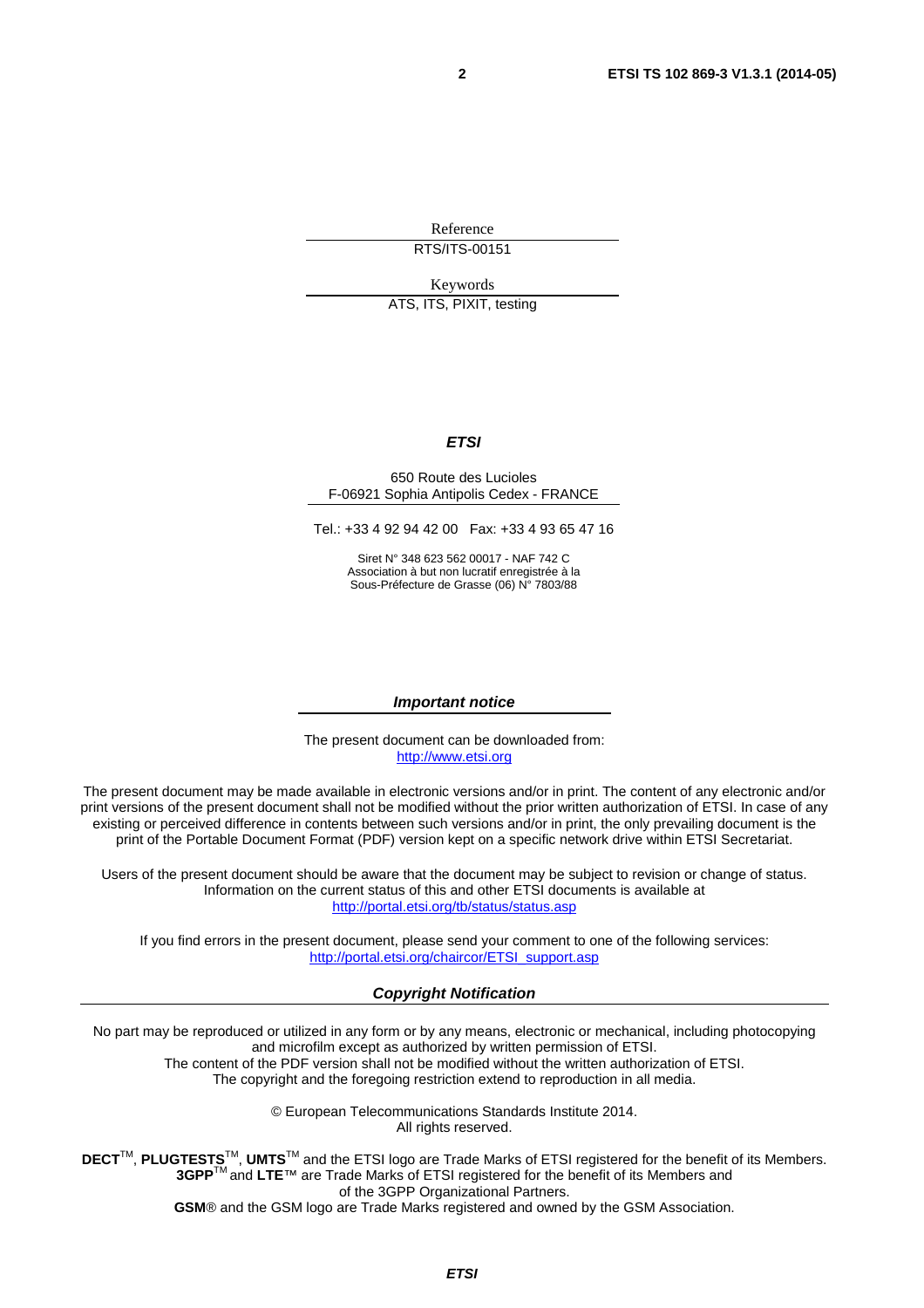# Contents

| 1                  |                             |  |
|--------------------|-----------------------------|--|
| 2<br>2.1           |                             |  |
| 2.2                |                             |  |
| 3                  |                             |  |
| 3.1                |                             |  |
| 3.2                |                             |  |
| $\overline{4}$     |                             |  |
| 4.1<br>4.2         |                             |  |
| 4.3                |                             |  |
| 4.4                |                             |  |
| 4.4.1              |                             |  |
| 4.4.2              |                             |  |
| 5                  |                             |  |
| 6                  |                             |  |
| 6.1                |                             |  |
| 6.1.1              |                             |  |
| 6.1.1.1<br>6.1.1.2 |                             |  |
| 6.1.2              |                             |  |
| 6.2                |                             |  |
| 6.2.1              |                             |  |
| 6.2.2              |                             |  |
| 6.2.3<br>6.2.4     |                             |  |
|                    |                             |  |
|                    | <b>Annex A (normative):</b> |  |
| A.1                |                             |  |
|                    | <b>Annex B</b> (normative): |  |
|                    |                             |  |
| B.2                |                             |  |
| B.3                |                             |  |
| B.4                |                             |  |
| B.5                |                             |  |
| <b>B.6</b>         |                             |  |
| <b>B.6.1</b>       |                             |  |
| <b>B.6.2</b>       |                             |  |
|                    | <b>Annex C</b> (normative): |  |
| C.1                |                             |  |
| C.1.1              |                             |  |
| C.1.2              |                             |  |
| C.1.3<br>C.1.4     |                             |  |
|                    |                             |  |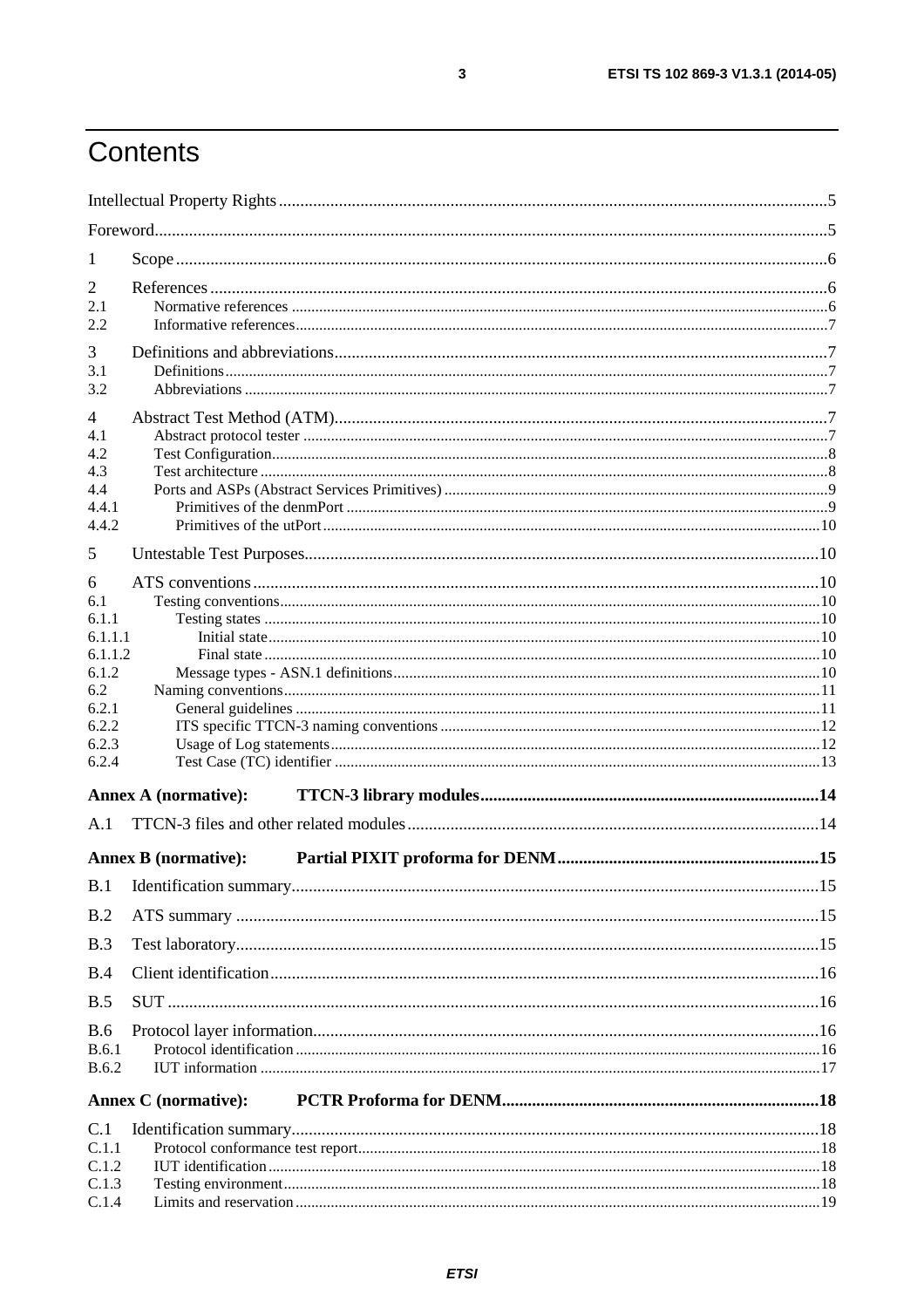$C.7$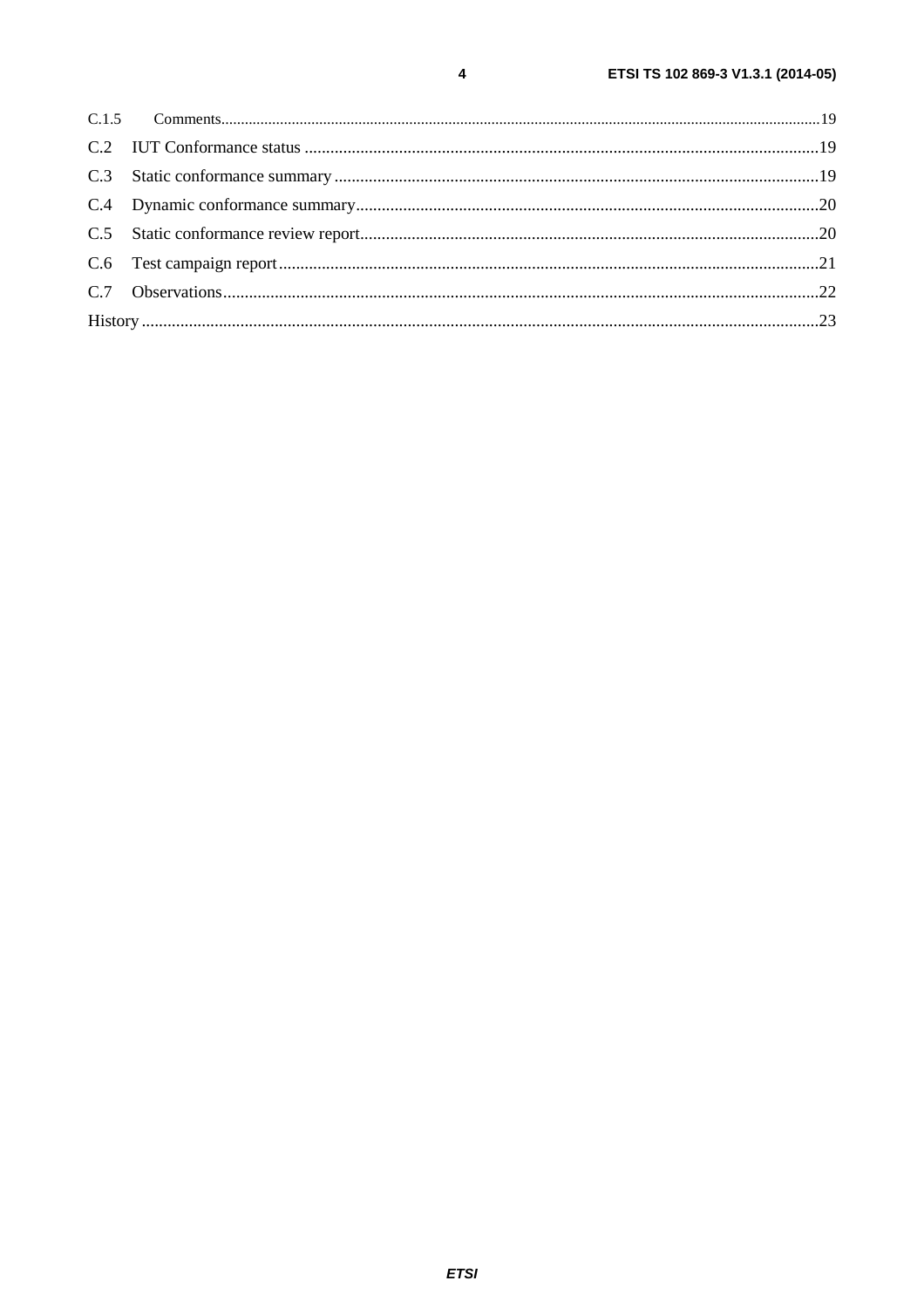### <span id="page-4-0"></span>Intellectual Property Rights

IPRs essential or potentially essential to the present document may have been declared to ETSI. The information pertaining to these essential IPRs, if any, is publicly available for **ETSI members and non-members**, and can be found in ETSI SR 000 314: *"Intellectual Property Rights (IPRs); Essential, or potentially Essential, IPRs notified to ETSI in respect of ETSI standards"*, which is available from the ETSI Secretariat. Latest updates are available on the ETSI Web server ([http://ipr.etsi.org\)](http://webapp.etsi.org/IPR/home.asp).

Pursuant to the ETSI IPR Policy, no investigation, including IPR searches, has been carried out by ETSI. No guarantee can be given as to the existence of other IPRs not referenced in ETSI SR 000 314 (or the updates on the ETSI Web server) which are, or may be, or may become, essential to the present document.

### Foreword

This Technical Specification (TS) has been produced by ETSI Technical Committee Intelligent Transport Systems (ITS).

The present document is part 3 of a multi-part deliverable covering Conformance test specification for Decentralized Environmental Notification Messages (DENM) as identified below:

- Part 1: "Test requirements and Protocol Implementation Conformance Statement (PICS) proforma";
- Part 2: "Test Suite Structure and Test Purposes (TSS & TP)";

#### **Part 3: "Abstract Test Suite (ATS) and Protocol Implementation eXtra Information for Testing (PIXIT)".**

The development of ITS test specifications follows the guidance provided in the EG 202 798 [[i.1\]](#page-6-0). Therefore this ATS documentation is also based on the guidance provided in EG 202 798 [[i.1\]](#page-6-0).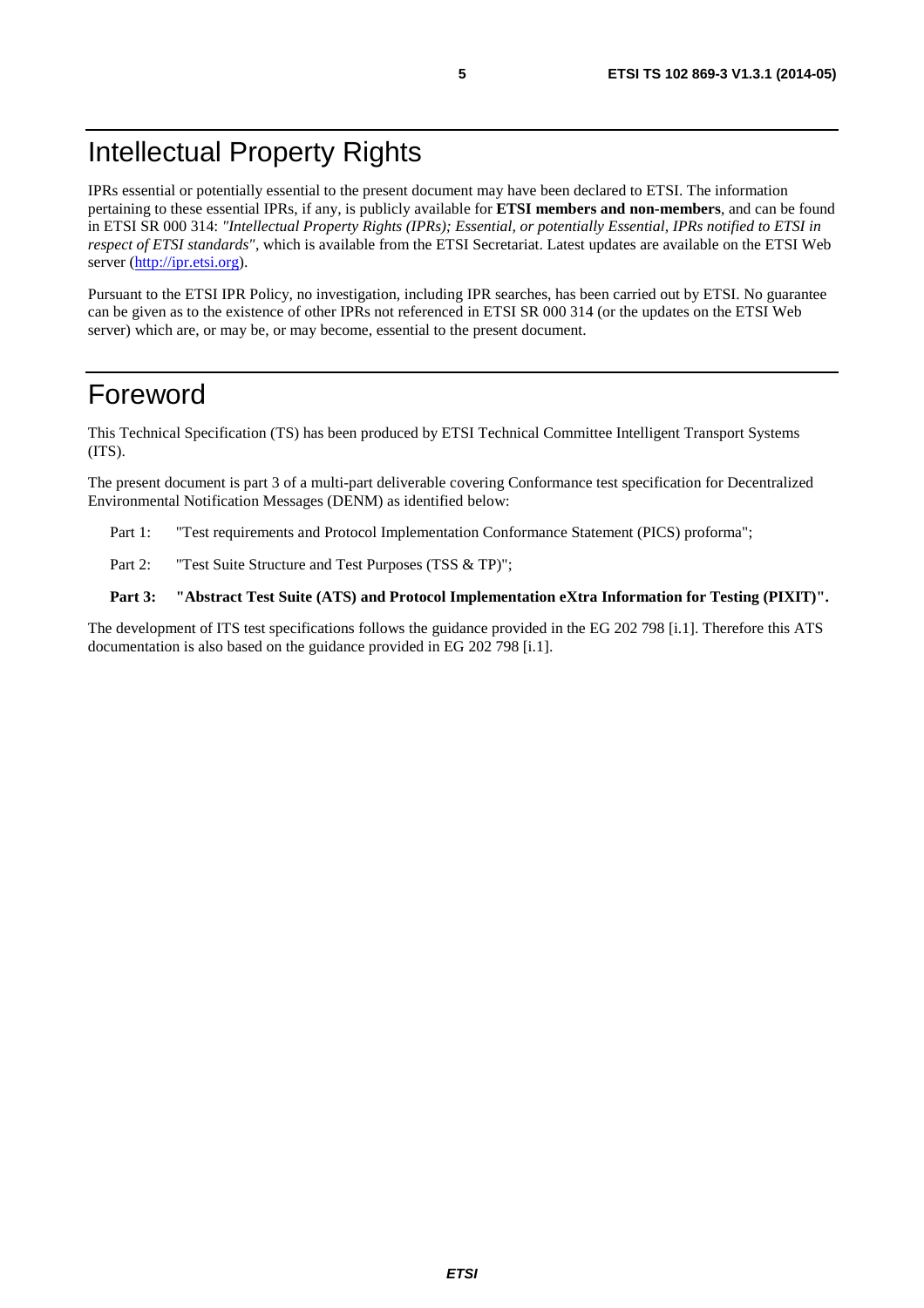### <span id="page-5-0"></span>1 Scope

The present document contains the Abstract Test Suite (ATS) for Decentralized Environmental Notification Basic Service (DENM) as defined in EN 302 637-3 [1] in compliance with the relevant requirements and in accordance with the relevant guidance given in ISO/IEC 9646-7 [5].

The objective of the present document is to provide a basis for conformance tests for Decentralized Environmental Notification Basic Service (DENM) equipment giving a high probability of interoperability between different manufacturers' equipment.

The ISO standard for the methodology of conformance testing (ISO/IEC 9646-1 [2] and ISO/IEC 9646-2 [3]) as well as the ETSI rules for conformance testing (ETS 300 406 [6]) are used as a basis for the test methodology.

### 2 References

References are either specific (identified by date of publication and/or edition number or version number) or non-specific. For specific references, only the cited version applies. For non-specific references, the latest version of the reference document (including any amendments) applies.

Referenced documents which are not found to be publicly available in the expected location might be found at [http://docbox.etsi.org/Reference.](http://docbox.etsi.org/Reference)

NOTE: While any hyperlinks included in this clause were valid at the time of publication ETSI cannot guarantee their long term validity.

### 2.1 Normative references

The following referenced documents are necessary for the application of the present document.

[1] ETSI EN 302 637-3 (V1.2.0): "Intelligent Transport Systems (ITS); Vehicular Communications; Basic Set of Applications; Part 3: Specifications of Decentralized Environmental Notification Basic Service". [2] ISO/IEC 9646-1 (1994): "Information technology -- Open Systems Interconnection -- Conformance testing methodology and framework -- Part 1: General concepts". [3] ISO/IEC 9646-2 (1994): "Information technology -- Open Systems Interconnection -- Conformance testing methodology and framework -- Part 2: Abstract Test Suite specification". [4] ISO/IEC 9646-6 (1994): "Information technology -- Open Systems Interconnection -- Conformance testing methodology and framework -- Part 6: Protocol profile test specification". [5] ISO/IEC 9646-7 (1995): "Information technology -- Open Systems Interconnection -- Conformance testing methodology and framework -- Part 7: Implementation Conformance Statements". [6] ETSI ETS 300 406 (1995): "Methods for testing and Specification (MTS); Protocol and profile conformance testing specifications; Standardization methodology". [7] ETSI ES 201 873-1 (V4.5.1): "Methods for Testing and Specification (MTS); The Testing and Test Control Notation version 3; Part 1: TTCN-3 Core Language". [8] ETSI ES 201 873-7 (V4.5.1): "Methods for Testing and Specification (MTS); The Testing and Test Control Notation version 3; Part 7: Using ASN.1 with TTCN-3". [9] ETSI TS 102 869-1 (1.3.1): "Intelligent Transport Systems (ITS); Testing; Conformance test specifications for Decentralized Environmental Notification Messages (DENM); Part 1: Test

requirements and Protocol Implementation Conformance Statement (PICS) proforma".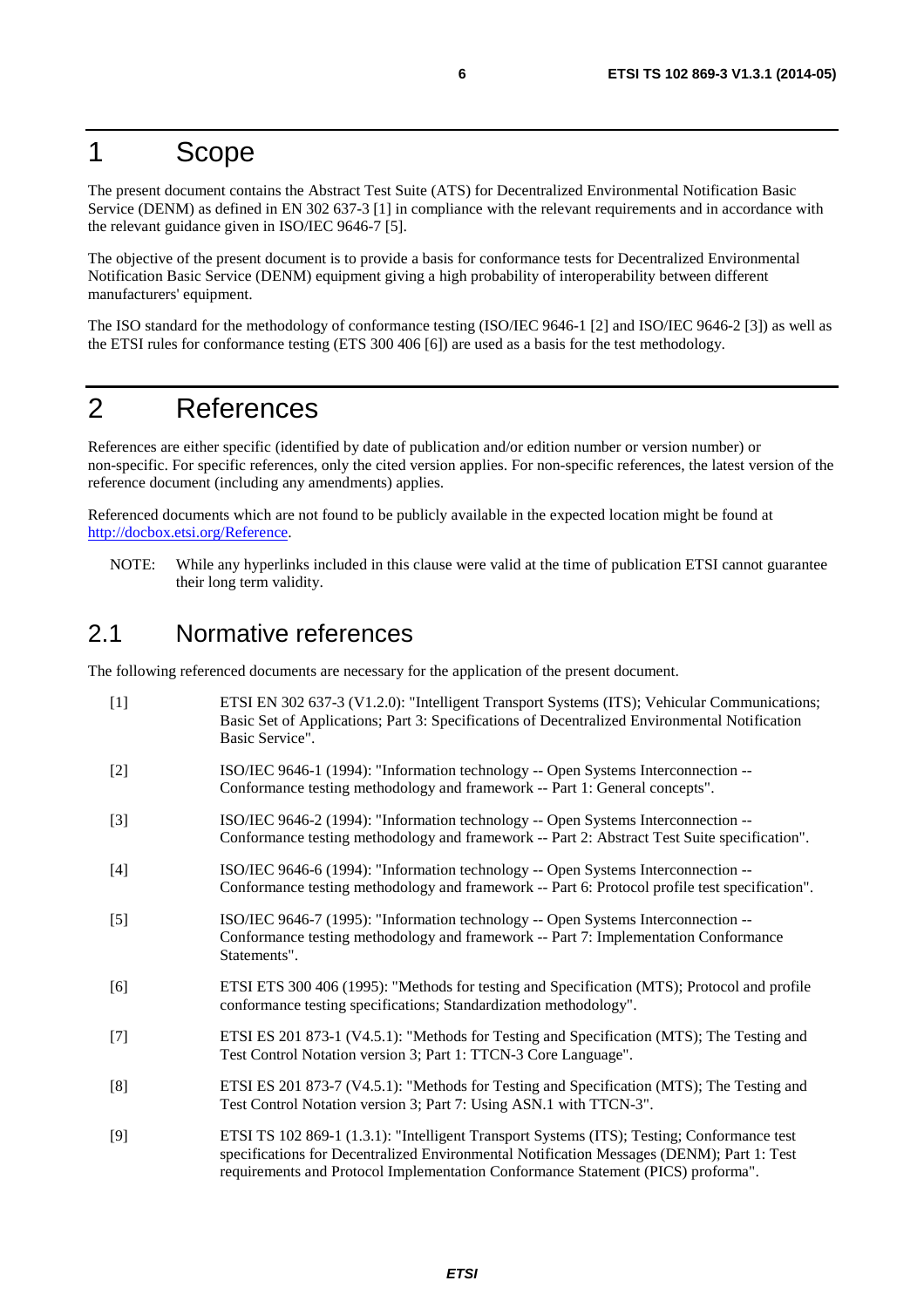<span id="page-6-0"></span>[10] ETSI TS 102 894-2 (V1.1.1): "Intelligent Transport Systems (ITS); Users and applications requirements; Part 2: Applications and facilities layer common data dictionary".

### 2.2 Informative references

The following referenced documents are not necessary for the application of the present document but they assist the user with regard to a particular subject area.

[i.1] ETSI EG 202 798 (V1.1.1): "Intelligent Transport Systems (ITS); Testing; Framework for conformance and interoperability testing".

### 3 Definitions and abbreviations

### 3.1 Definitions

For the purposes of the present document, the terms and definitions given in EN 302 637-3 [[1\]](#page-5-0), ISO/IEC 9646-1 [[2\]](#page-5-0) and ISO/IEC 9646-7 [[5\]](#page-5-0) apply.

### 3.2 Abbreviations

For the purposes of the present document, the following abbreviations apply:

| <b>ATM</b>   | <b>Abstract Test Method</b>                                       |
|--------------|-------------------------------------------------------------------|
| <b>ATS</b>   | <b>Abstract Test Suite</b>                                        |
| <b>CAN</b>   | Controller Area Network                                           |
| <b>DENM</b>  | Decentralized Environmental Notification Message                  |
| <b>FA</b>    | name of interface between facilities layer and ITS-S applications |
| <b>ITS</b>   | <b>Intelligent Transportation Systems</b>                         |
| <b>IUT</b>   | <b>Implementation Under Test</b>                                  |
| <b>LDM</b>   | Local Dynamic Map                                                 |
| <b>MTC</b>   | Main Test Component                                               |
| <b>PIXIT</b> | Partial Protocol Implementation Extra Information for Testing     |
| SA.          | <b>System Adaptor</b>                                             |
| <b>SCS</b>   | <b>System Conformance Statement</b>                               |
| <b>SUT</b>   | <b>System Under Test</b>                                          |
| TС           | <b>Test Case</b>                                                  |
| TP           | <b>Test Purposes</b>                                              |
| <b>TTCN</b>  | Tree and Tabular Combined Notation                                |

# 4 Abstract Test Method (ATM)

### 4.1 Abstract protocol tester

The abstract protocol tester used by this test suite is described in figure [1.](#page-7-0) The test system will simulate valid and invalid protocol behaviour, and will analyse the reaction of the IUT.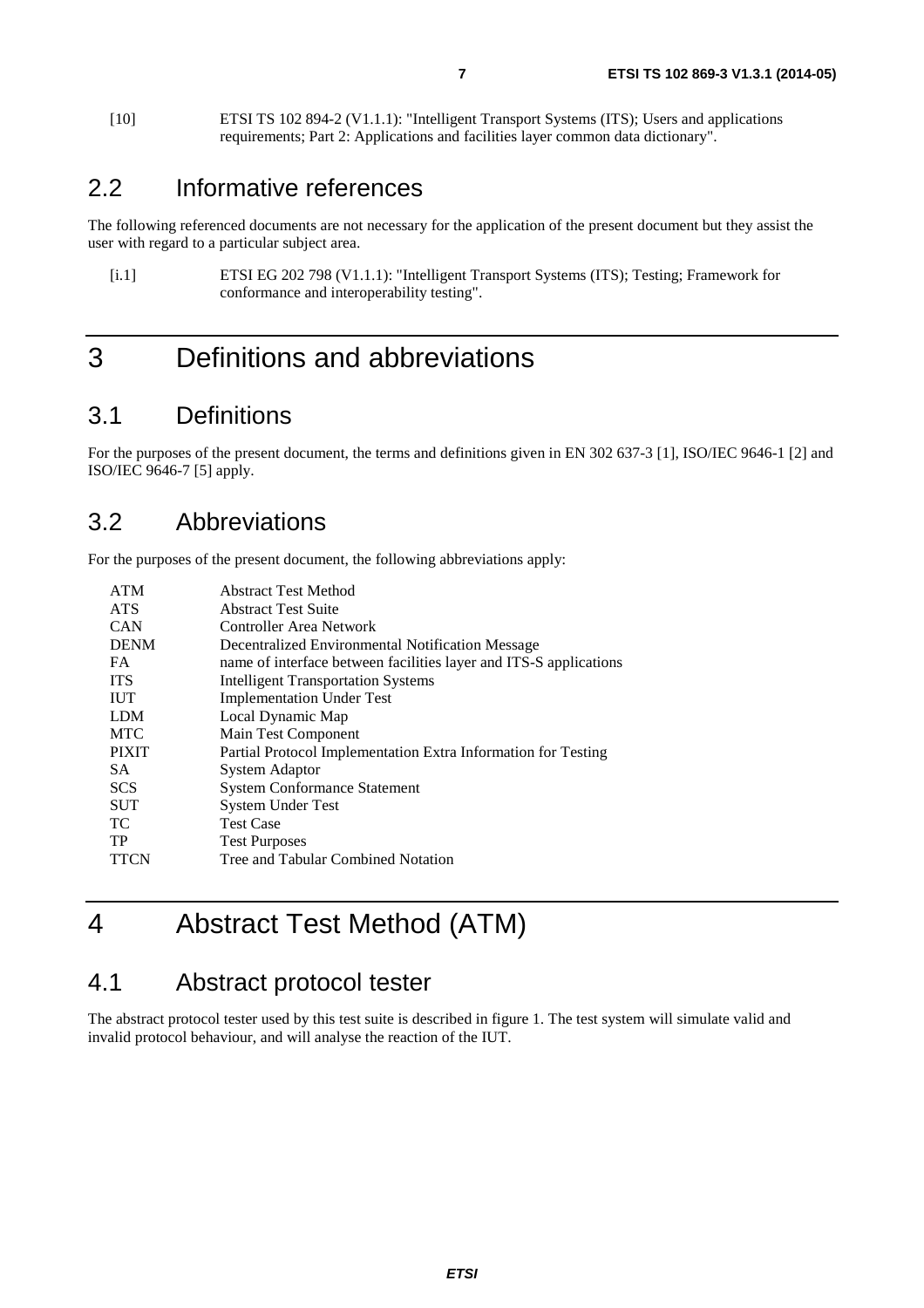<span id="page-7-0"></span>

**Figure 1: Abstract protocol tester - DENM** 

### 4.2 Test Configuration

This test suite uses a unique test configuration in order to cover the different test scenarios. In this configuration, the tester simulates one ITS station implementing the DENM protocol.

### 4.3 Test architecture

The present document implements the general TTCN-3 test architecture described in EG 202 798 [[i.1\]](#page-6-0), clauses 6.3.2 and 8.3.1.

Figure [2](#page-8-0) shows the test architecture used in for the DENM ATS. The DENM test component requires using only the Main Test Component (MTC). The MTC communicates with the DENM SUT over the denmPort. The denmPort port is used to exchange DENM protocol messages between the DENM test component and the DENM IUT.

The Upper tester entity in the SUT enables triggering DENM functionalities by simulating primitives from application or LDM entities. It is required to trigger the DENM layer in the SUT to send DENM messages, which are resulting from upper layer primitives. Furthermore, receiving DENM messages may result for the DENM layer in sending primitives to the upper layer (sending Data to LDM, for instance).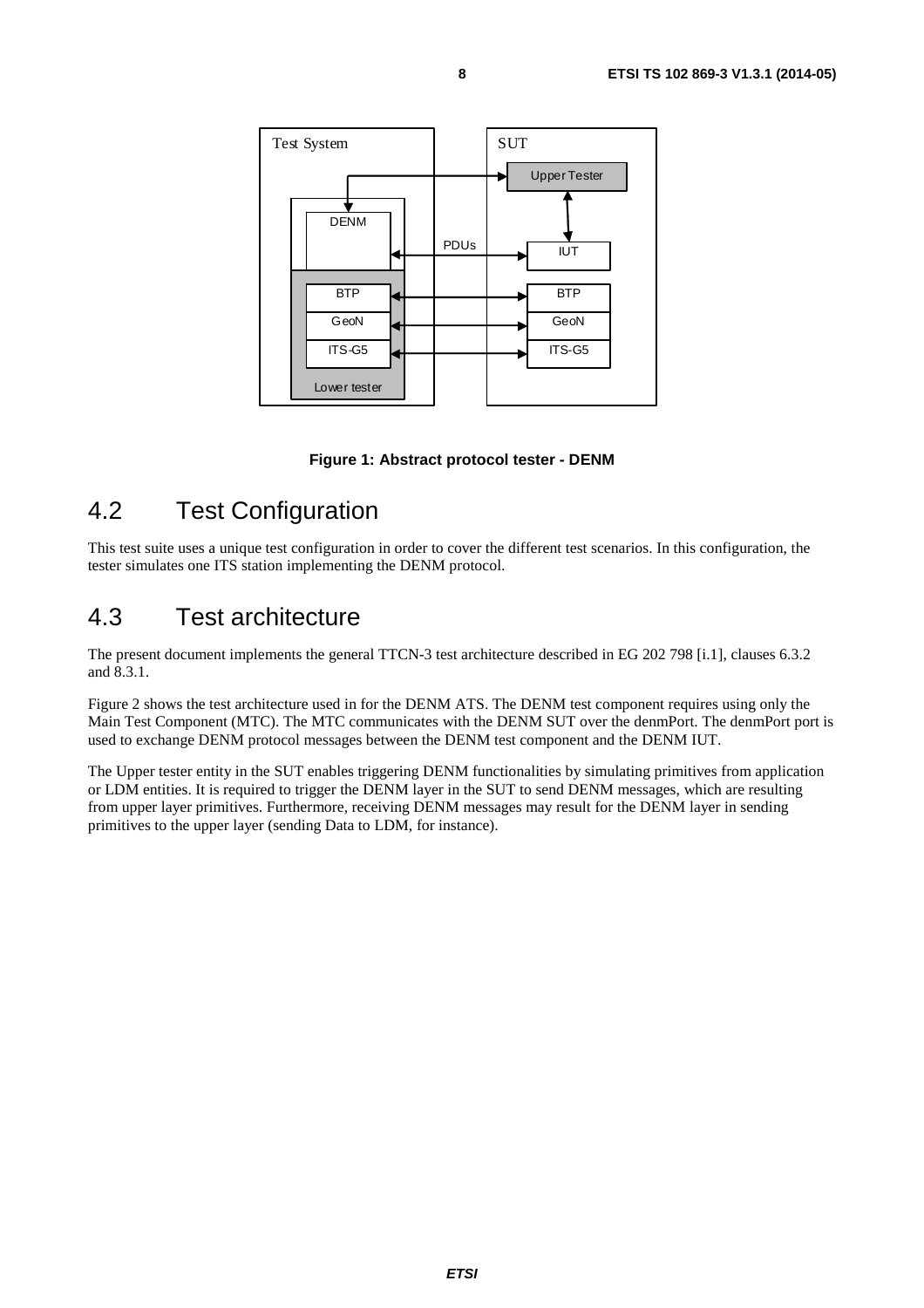<span id="page-8-0"></span>

**Figure 2: Test system architecture** 

### 4.4 Ports and ASPs (Abstract Services Primitives)

Two ports are used by the DENM ATS:

- The denmPort, of type DenmPort.
- The utPort of type UpperTesterPort.

#### 4.4.1 Primitives of the denmPort

Two types of primitives are used in the denmPort:

- The DenmInd primitive, containing the received messages of type DenmPdu, and a timestamp corresponding to the receipt time.
- The DenmReq primitive containing the sent messages of type DenmPdu.

The DenmPdu type is declared in the DENM.asn ASN.1 module, following the ASN.1 definition from EN 302 637-3 [[1\]](#page-5-0).

```
DenmPdu ::= SEQUENCE { 
     header ItsPduHeader, 
     denm DecentralizedEnvironmentalNotificationMessage 
}
```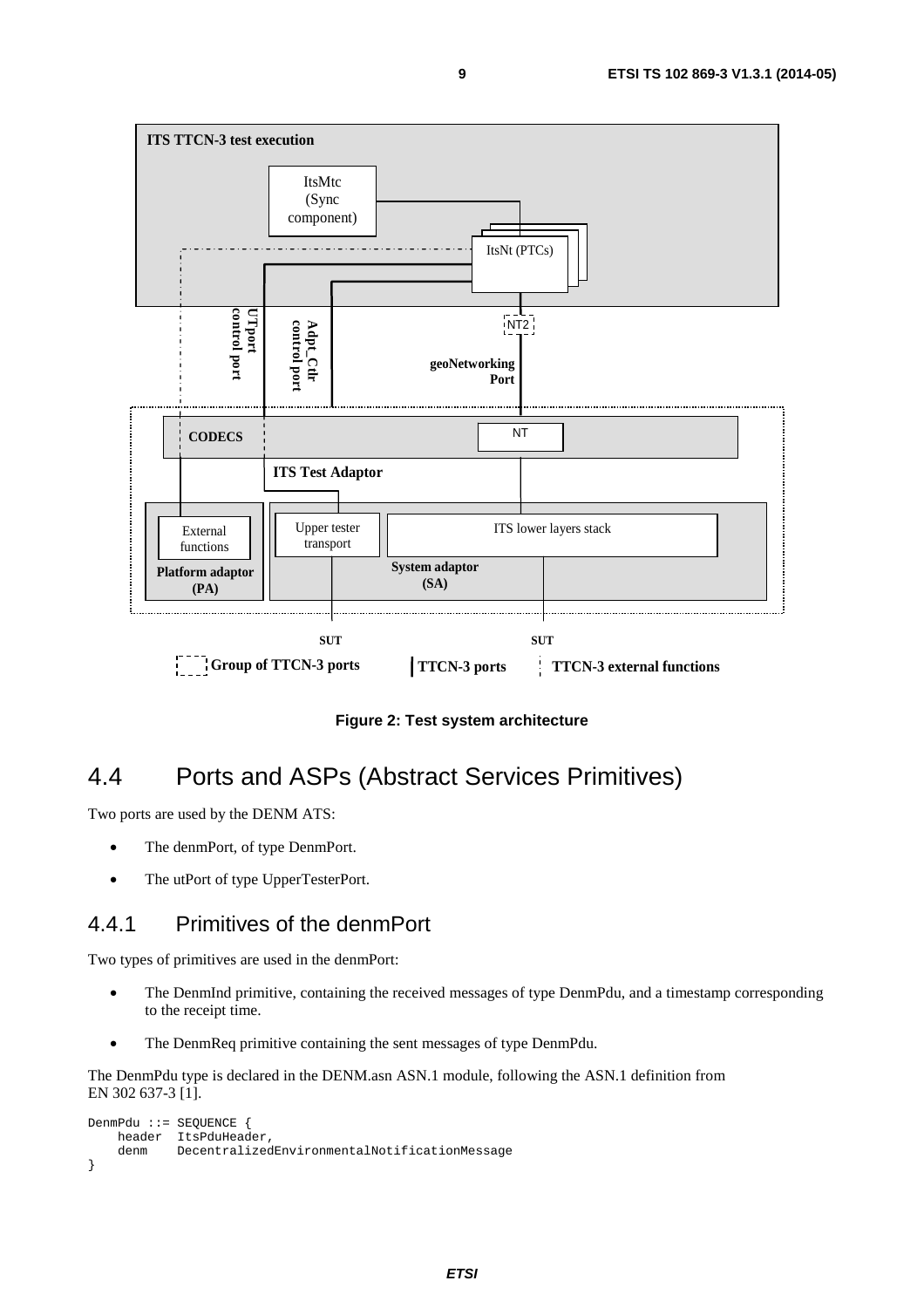#### <span id="page-9-0"></span>4.4.2 Primitives of the utPort

This port uses two types of primitives:

- The UtInitialize primitive used to initialize IUT.
- The UtTrigger primitive used trigger upper layer events in IUT.

### 5 Untestable Test Purposes

Table 1 gives a list of TPs, which are not implemented in the ATS due to the chosen ATM or other restrictions.

#### **Table 1: Untestable TP**

| . es<br>urnaca<br>. . | $-1 - - - - - -$ |
|-----------------------|------------------|
| None                  |                  |

### 6 ATS conventions

The ATS conventions are intended to give a better understanding of the ATS but they also describe the conventions made for the development of the ATS. These conventions shall be considered during any later maintenance or further development of the ATS.

The ATS conventions contain two clauses, the testing conventions and the naming conventions. The testing conventions describe the functional structure of the ATS. The naming conventions describe the structure of the naming of all ATS elements.

To define the ATS, the guidelines of the document ETS 300 406 [[6\]](#page-5-0) were considered.

### 6.1 Testing conventions

#### 6.1.1 Testing states

#### 6.1.1.1 Initial state

All test cases start with the function f\_prInitialState. This function brings the IUT in an "initialized" state by invoking the upper tester primitive UtInitialize.

#### 6.1.1.2 Final state

All test cases end with the function f poDefault. This function brings the IUT back in an "idle" state. As no specific actions are required for the idle state in EN 302 637-3 [[1\]](#page-5-0), the function f\_ poDefault does not invoke any action.

As necessary, further actions may be included in the f\_poDefault function*.*

#### 6.1.2 Message types - ASN.1 definitions

ASN.1 definitions from EN 302 637-3 [[1\]](#page-5-0) are directly imported in TTCN-3 using the ASN.1 import method specified in ES 201 873-7 [[8\]](#page-5-0).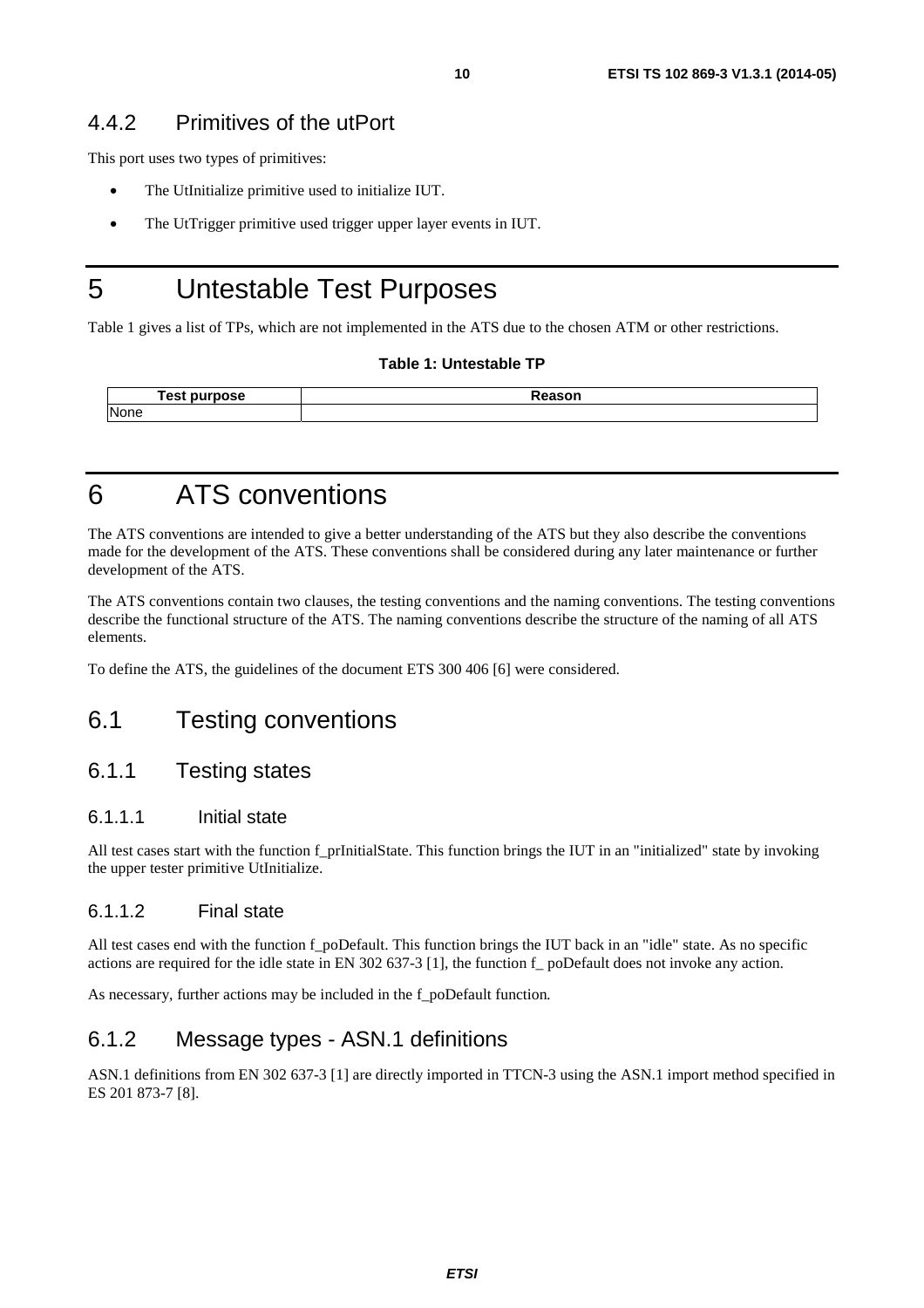<span id="page-10-0"></span>The following example shows the TTCN-3 import statement used to import ASN.1 definitions in the TTCN-3 modules:

**import from** DENM\_PDU\_Descriptions **language** "ASN.1:1997" **all**;

Generic ASN.1 definitions (message header, station Id, etc.), are defined in the Common Data Dictionary TS 102 894-2 [[10\]](#page-6-0) ASN.1 module. Thus the DENM ASN.1 modules need to import these definitions from the Common Data Dictionary TS 102 894-2 [[10\]](#page-6-0) ASN.1 module (see the following ASN.1 import statement extracted from the DENM ASN.1 module):

```
IMPORTS 
    ItsPduHeader, StationID, ... 
FROM ITS-Container { 
  itu-t(0) identified-organization(4) etsi(0) itsDomain(5) wg1(1) ts(102894) cdd(2) version(1) 
};
```
### 6.2 Naming conventions

#### 6.2.1 General guidelines

The naming convention is based on the following underlying principles:

- in most cases, identifiers should be prefixed with a short alphabetic string (specified in table [2\)](#page-11-0) indicating the type of TTCN-3 element it represents;
- suffixes should not be used except in those specific cases identified in table 2;
- prefixes and suffixes should be separated from the body of the identifier with an underscore  $("_$ ");

EXAMPLE 1: c\_sixteen, t\_wait.

- only module names, data type names and module parameters should begin with an upper-case letter. All other names (i.e. the part of the identifier following the prefix) should begin with a lower-case letter;
- the start of second and subsequent words in an identifier should be indicated by capitalizing the first character. Underscores should not be used for this purpose.

EXAMPLE 2: f\_initialState.

Table [2](#page-11-0) specifies the naming guidelines for each element of the TTCN-3 language indicating the recommended prefix, suffixes (if any) and capitalization.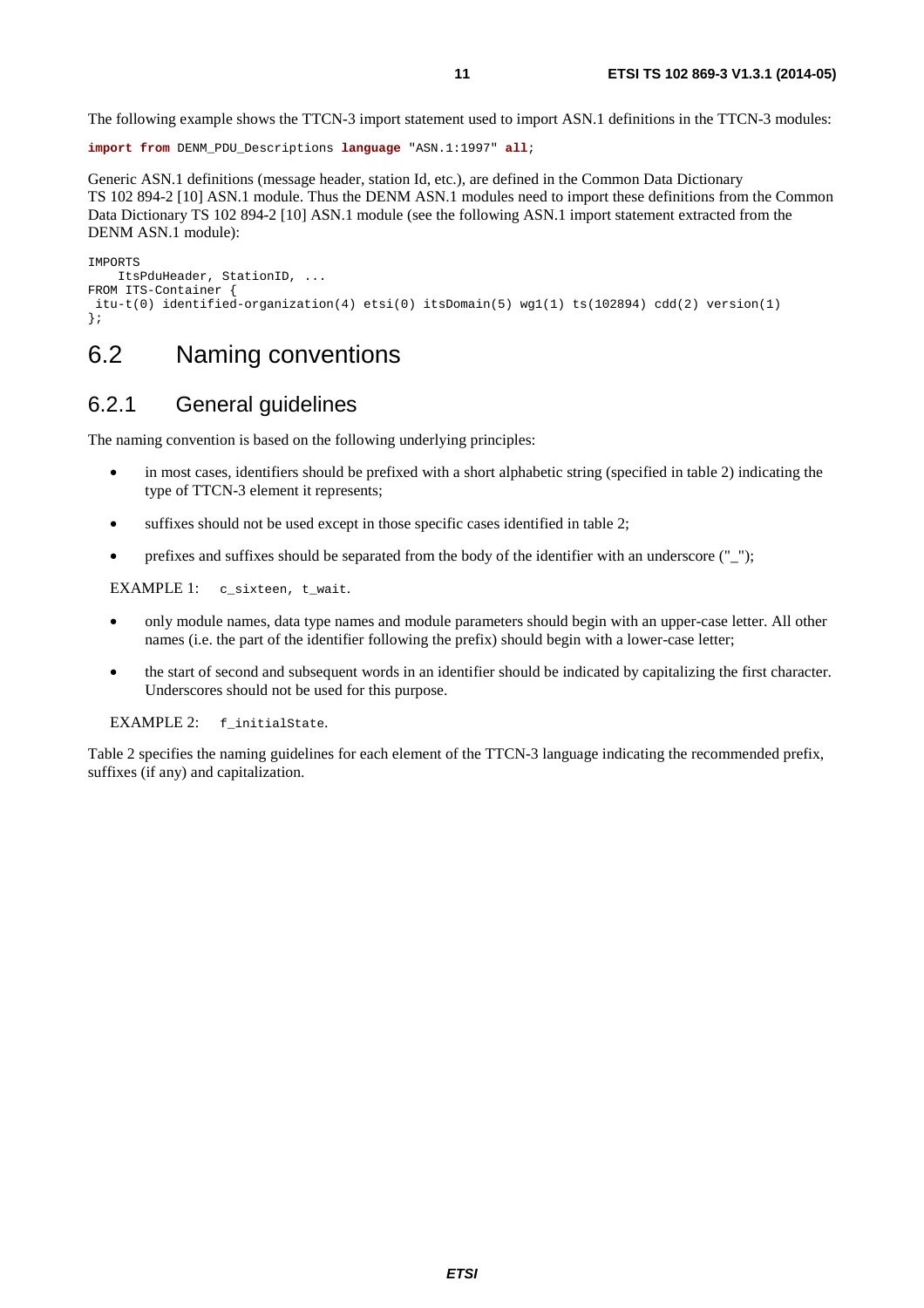<span id="page-11-0"></span>

| Language element                            | <b>Naming convention</b>       | <b>Prefix</b>          | <b>Example identifier</b> |
|---------------------------------------------|--------------------------------|------------------------|---------------------------|
| Module                                      | Use upper-case initial letter  | none                   | IPv6Templates             |
| Group within a module                       | Use lower-case initial letter  | none                   | messageGroup              |
| Data type                                   | Use upper-case initial letter  | none                   | <b>SetupContents</b>      |
| Message template                            | Use lower-case initial letter  | m                      | m_setupInit               |
| Message template with wildcard or matching  | Use lower-case initial letters | mw                     | mw_anyUserReply           |
| expression                                  |                                |                        |                           |
| Modifying message template                  | Use lower-case initial letter  | md                     | md_setupInit              |
| Modifying message template with wildcard or | Use lower-case initial letters | mdw                    | mdw_anyUserReply          |
| matching expression                         |                                |                        |                           |
| Signature template                          | Use lower-case initial letter  | $S_{-}$                | s_callSignature           |
| Port instance                               | Use lower-case initial letter  | none                   | signallingPort            |
| Test component instance                     | Use lower-case initial letter  | none                   | userTerminal              |
| Constant                                    | Use lower-case initial letter  | $C_{-}$                | c_maxRetransmission       |
| Constant (defined within component type)    | Use lower-case initial letter  | cc                     | cc_minDuration            |
| External constant                           | Use lower-case initial letter  | CX                     | cx macld                  |
| Function                                    | Use lower-case initial letter  | f                      | f_authentication()        |
| <b>External function</b>                    | Use lower-case initial letter  | fx                     | fx_calculateLength()      |
| Altstep (incl. Default)                     | Use lower-case initial letter  | a                      | a_receiveSetup()          |
| Test case                                   | Use ETSI numbering             | $\overline{\text{TC}}$ | TC_COR_0009_47_ND         |
| Variable (local)                            | Use lower-case initial letter  | $\mathsf{v}$           | v macld                   |
| Variable (defined within a component type)  | Use lower-case initial letters | VC                     | vc_systemName             |
| Timer (local)                               | Use lower-case initial letter  | t                      | t_wait                    |
| Timer (defined within a component)          | Use lower-case initial letters | tc                     | tc authMin                |
| Module parameters for PICS                  | Use all upper case letters     | PICS_                  | PICS_DOOROPEN             |
| Module parameters for other parameters      | Use all upper case letters     | PX                     | PX_TESTER_STATION_ID      |
| <b>Formal Parameters</b>                    | Use lower-case initial letter  | $p_{-}$                | p_macId                   |
| <b>Enumerated Values</b>                    | Use lower-case initial letter  | e                      | e_syncOk                  |

| Table 2: ETSI TTCN-3 generic naming conventions |  |  |
|-------------------------------------------------|--|--|
|-------------------------------------------------|--|--|

### 6.2.2 ITS specific TTCN-3 naming conventions

Next to such general naming conventions, table 3 shows specific naming conventions that apply to the ITS TTCN-3 test suite.

| Language element           | <b>Naming convention</b> | <b>Prefix</b>                  | <b>Example identifier</b> |
|----------------------------|--------------------------|--------------------------------|---------------------------|
| <b>ITS Module</b>          | Use upper-case initial   | lts"IUTname"                   | ItsDenm                   |
|                            | letter                   |                                |                           |
| Module containing types    | Use upper-case initial   | Its"IUTname"_TypesAndValues    | ItsDenm_TypesAndValues    |
| and values                 | letter                   |                                |                           |
| Module containing          | Use upper-case initial   | Its"IUTname"_Templates         | ItsDenm_Templates         |
| Templates                  | letter                   |                                |                           |
| Module containing test     | Use upper-case initial   | Its"IUTname" TestCases         | ItsDenm TestCases         |
| cases                      | letter                   |                                |                           |
| Module containing          | Use upper-case initial   | Its"IUTname" Functions         | <b>ItsDenm</b> Functions  |
| Ifunctions                 | letter                   |                                |                           |
| Module containing external | Use upper-case initial   | Its"IUTname" ExternalFunctions | ItsDenm ExternalFunctions |
| Ifunctions                 | letter                   |                                |                           |
| Module containing          | Use upper-case initial   | Its"IUTname" Interface         | ItsDenm Interface         |
| components, ports and      | letter                   |                                |                           |
| message definitions        |                          |                                |                           |
| Module containing main     | Use upper-case initial   | Its"IUTname"_TestSystem        | ItsDenm TestSystem        |
| component definitions      | lletter                  |                                |                           |
| Module containing the      | Use upper-case initial   | Its"IUTname" TestControl       | ItsDenm TestControl       |
| control part               | letter                   |                                |                           |

**Table 3: ITS specific TTCN-3 naming conventions**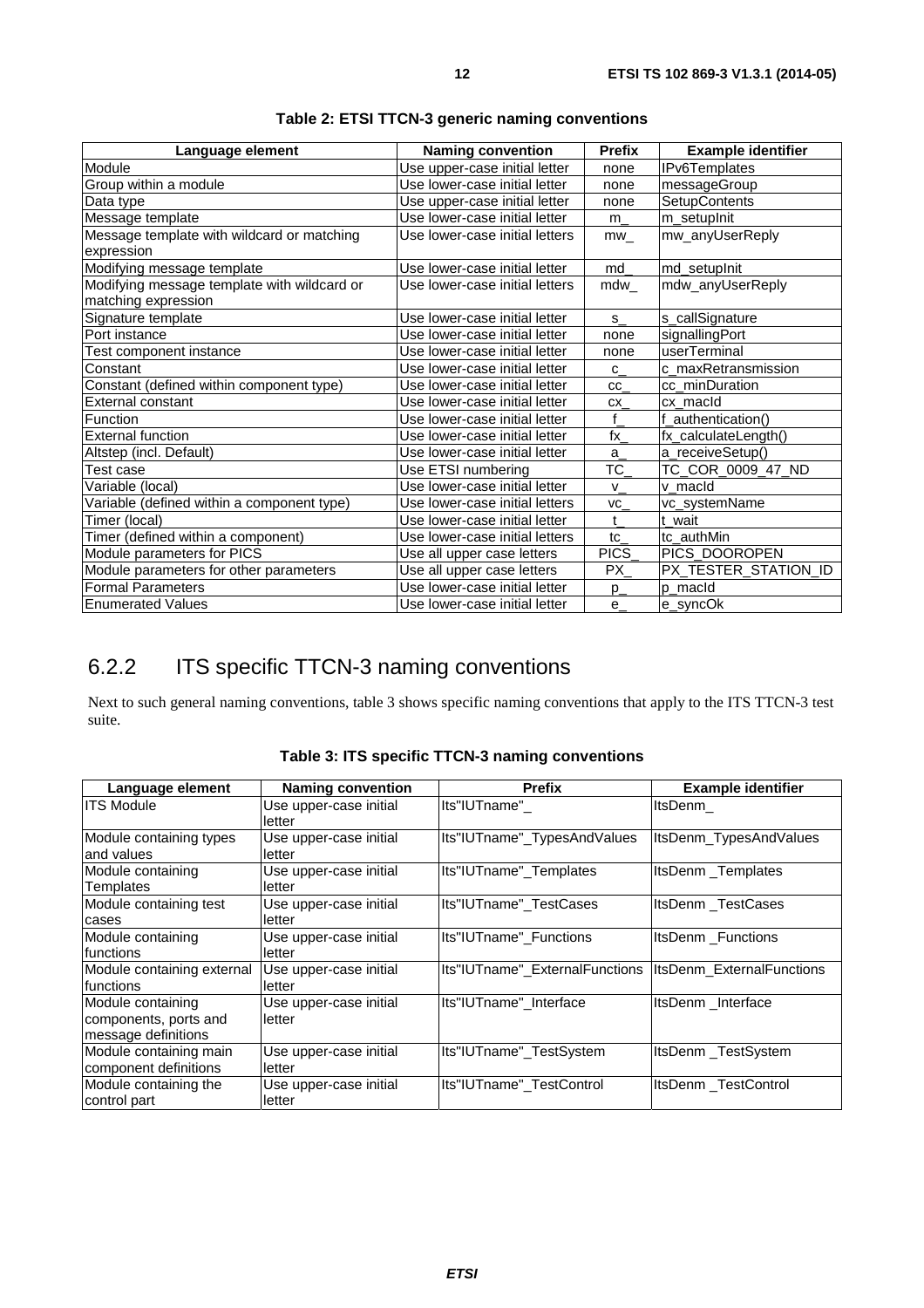#### <span id="page-12-0"></span>6.2.3 Usage of Log statements

All TTCN-3 log statements use the following format using the same order:

- Three asterisks.
- The TTCN-3 test case or function identifier in which the log statement is defined.
- One of the categories of log: INFO, WARNING, ERROR, PASS, FAIL, INCONC, TIMEOUT.
- Free text.
- Three asterisks.

```
EXAMPLE 1: log("*** f_awaitDenMessageOut: INFO: Timeout while awaiting the reception of a 
              message ***");
```
Furthermore, the following rules are applied for the DENM ATS:

Log statements are used in the body of the functions, so that invocations of functions are visible in the test logs:

• All TTCN-3 setverdict statements are combined (as defined in ES 201 873-1 V4.5.1 [[7\]](#page-5-0)) with a log statement following the same above rules (see example 2).

EXAMPLE 2: **setverdict** (**pass**, "\*\*\* f\_utInitializeIut: PASS: IUT initialized \*\*\*");

### 6.2.4 Test Case (TC) identifier

Table 4 shows the test case naming convention, which follows the same naming convention as the test purposes.

| Identifier: | TC_ <root>_<gr>_<x>_<nn></nn></x></gr></root> |             |                                          |
|-------------|-----------------------------------------------|-------------|------------------------------------------|
|             | $<$ root $>$ = root                           | <b>DEN</b>  |                                          |
|             | $<$ gr $>$ = group                            | <b>MSGF</b> | Message Format                           |
|             |                                               | <b>EVGN</b> | <b>Event Generation</b>                  |
|             |                                               | SSCI        | Specific Situation Container Information |
|             |                                               | SLCI        | Specific Location Container Information  |
|             |                                               | <b>PETY</b> | Periodicity                              |
|             |                                               | TDEV        | Two different events                     |
|             |                                               | <b>EXTI</b> | <b>Expiration Time</b>                   |
|             |                                               | <b>EUPD</b> | <b>Event Update</b>                      |
|             |                                               | <b>TNEV</b> | Termination/Negation of an Event         |
|             |                                               | <b>DRCX</b> | <b>DENM Reception</b>                    |
|             | $\langle x \rangle$ = type of testing         | BV          | Valid Behaviour tests                    |
|             | $\textsf{knn}$ = sequential number            |             | 01 to 99                                 |

#### **Table 4: TC naming convention**

EXAMPLE: TP identifier: TP/DEN/MSGF/BV/01 TC identifier: TC\_DEN\_MSGF\_BV\_01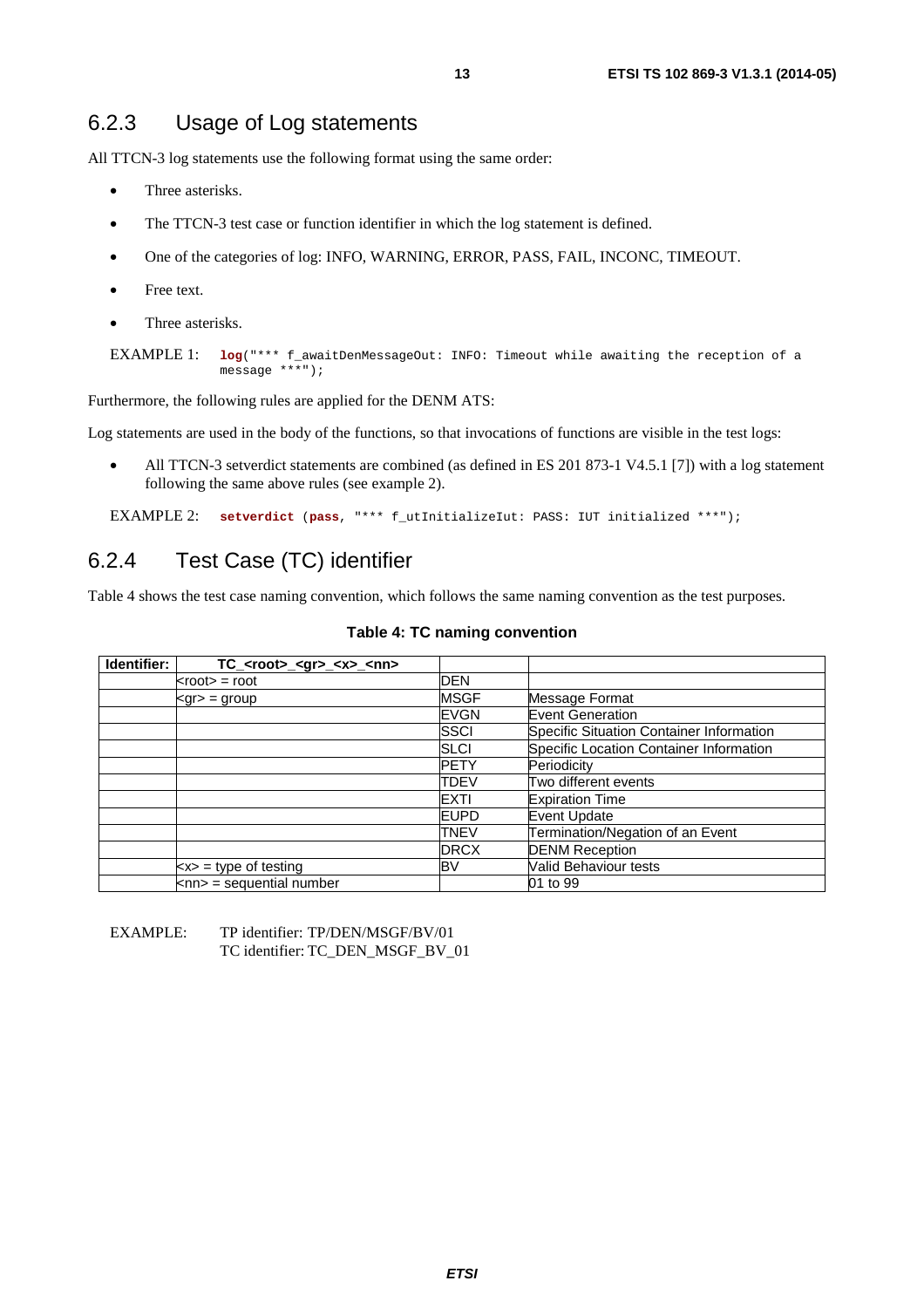# <span id="page-13-0"></span>Annex A (normative): TTCN-3 library modules

This ATS has been produced using the Testing and Test Control Notation (TTCN) according to ES 201 873-1 [[7\]](#page-5-0).

This test suite has been compiled error-free using two different commercial TTCN-3 compilers.

# A.1 TTCN-3 files and other related modules

The TTCN-3 and other related modules are contained in archive ts\_10286903v010301p0.zip which accompanies the present document.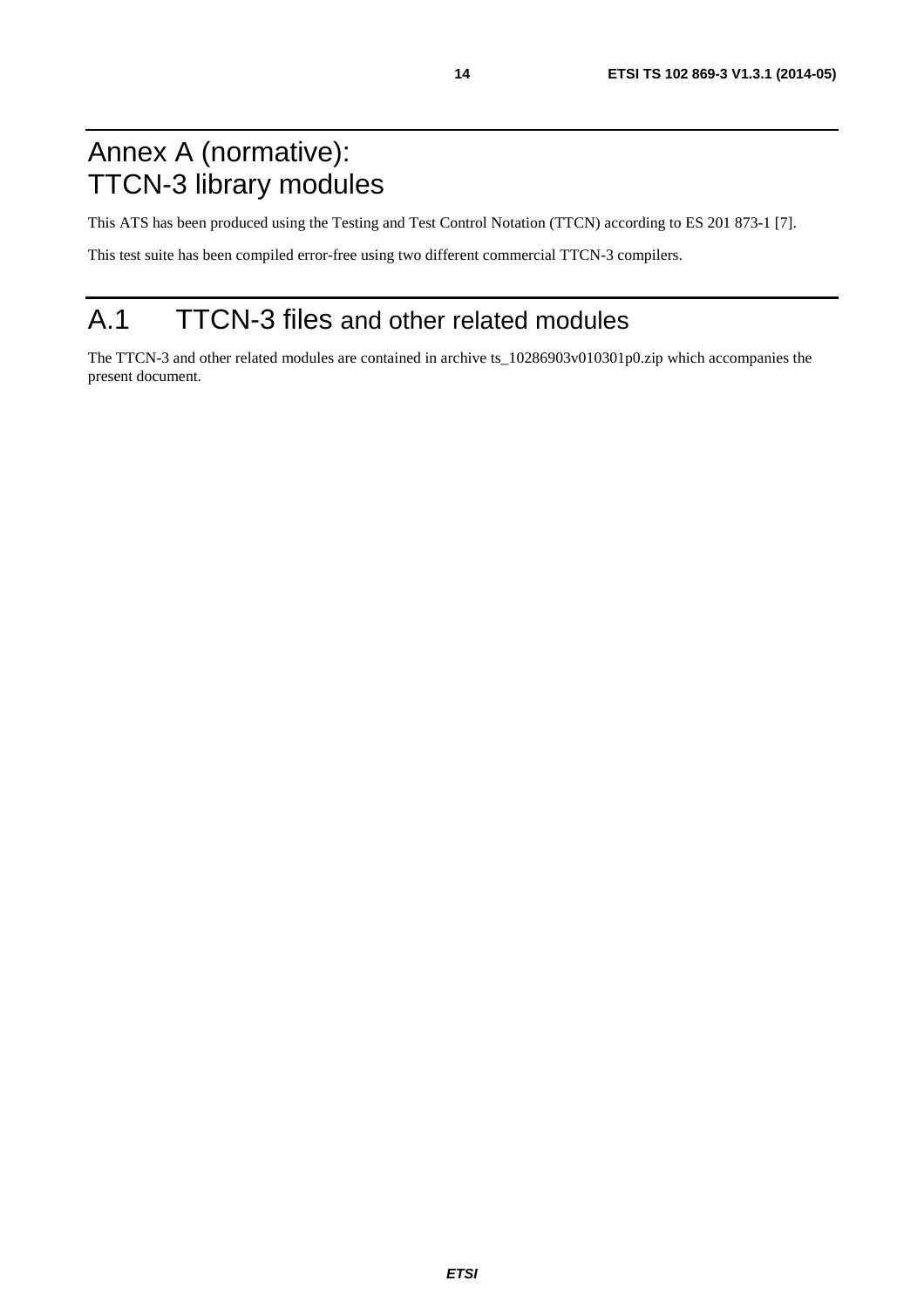# <span id="page-14-0"></span>Annex B (normative): Partial PIXIT proforma for DENM

Notwithstanding the provisions of the copyright clause related to the text of the present document, ETSI grants that users of the present document may freely reproduce the Partial PIXIT proforma in this annex so that it can be used for its intended purposes and may further publish the completed Partial PIXIT.

The PIXIT Proforma is based on ISO/IEC 9646-6 [[4\]](#page-5-0). Any needed additional information can be found in this international standard document.

# B.1 Identification summary

**Table B.1** 

| PIXIT Number:                |  |
|------------------------------|--|
| <b>Test Laboratory Name:</b> |  |
| Date of Issue:               |  |
| Issued to:                   |  |

# B.2 ATS summary

#### **Table B.2**

| <b>Protocol Specification:</b> | EN 302 637-3 [1]                                                 |
|--------------------------------|------------------------------------------------------------------|
| Protocol to be tested:         | <b>IDENM (Decentralized Environmental Notification Messages)</b> |
| <b>ATS Specification:</b>      | ITS 102 869-3                                                    |
| <b>Abstract Test Method:</b>   | Clause 4                                                         |

# B.3 Test laboratory

**Table B.3** 

| Test Laboratory Identification: |  |
|---------------------------------|--|
| <b>Test Laboratory Manager:</b> |  |
| Means of Testing:               |  |
| <b>SAP Address:</b>             |  |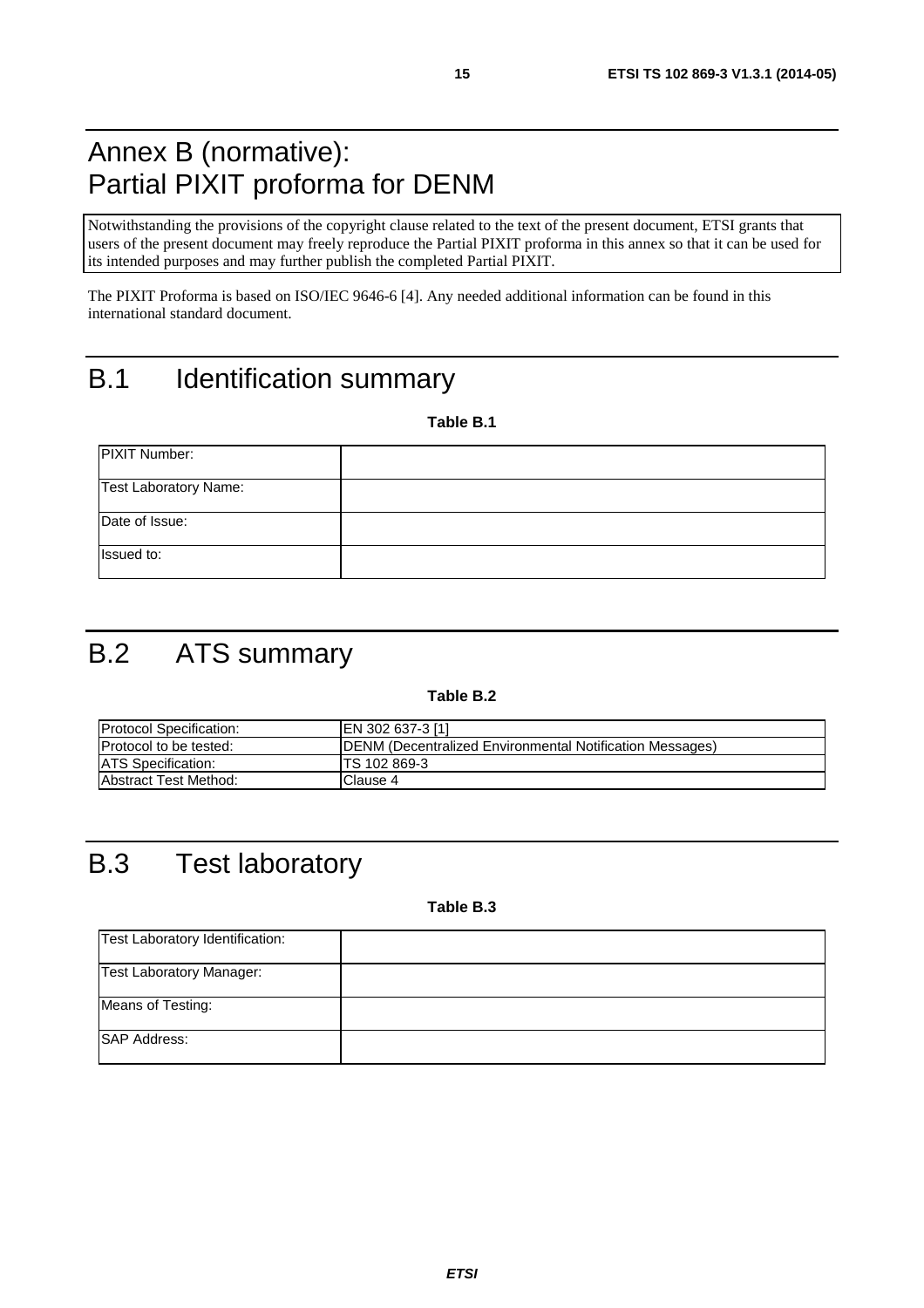# <span id="page-15-0"></span>B.4 Client identification

**Table B.4** 

| Client Identification:           |  |
|----------------------------------|--|
| Client Test manager:             |  |
| <b>Test Facilities required:</b> |  |

# B.5 SUT

#### **Table B.5**

| Name:                            |  |
|----------------------------------|--|
| Version:                         |  |
| <b>SCS Number:</b>               |  |
| Machine configuration:           |  |
| Operating System Identification: |  |
| <b>IUT</b> Identification:       |  |
| PICS Reference for IUT:          |  |
| Limitations of the SUT:          |  |
| <b>Environmental Conditions:</b> |  |

# B.6 Protocol layer information

### B.6.1 Protocol identification

**Table B.6** 

| Name:                   | EN 302 637-3 [1] |
|-------------------------|------------------|
| Version:                |                  |
| <b>PICS References:</b> | TS 102 869-1 [9] |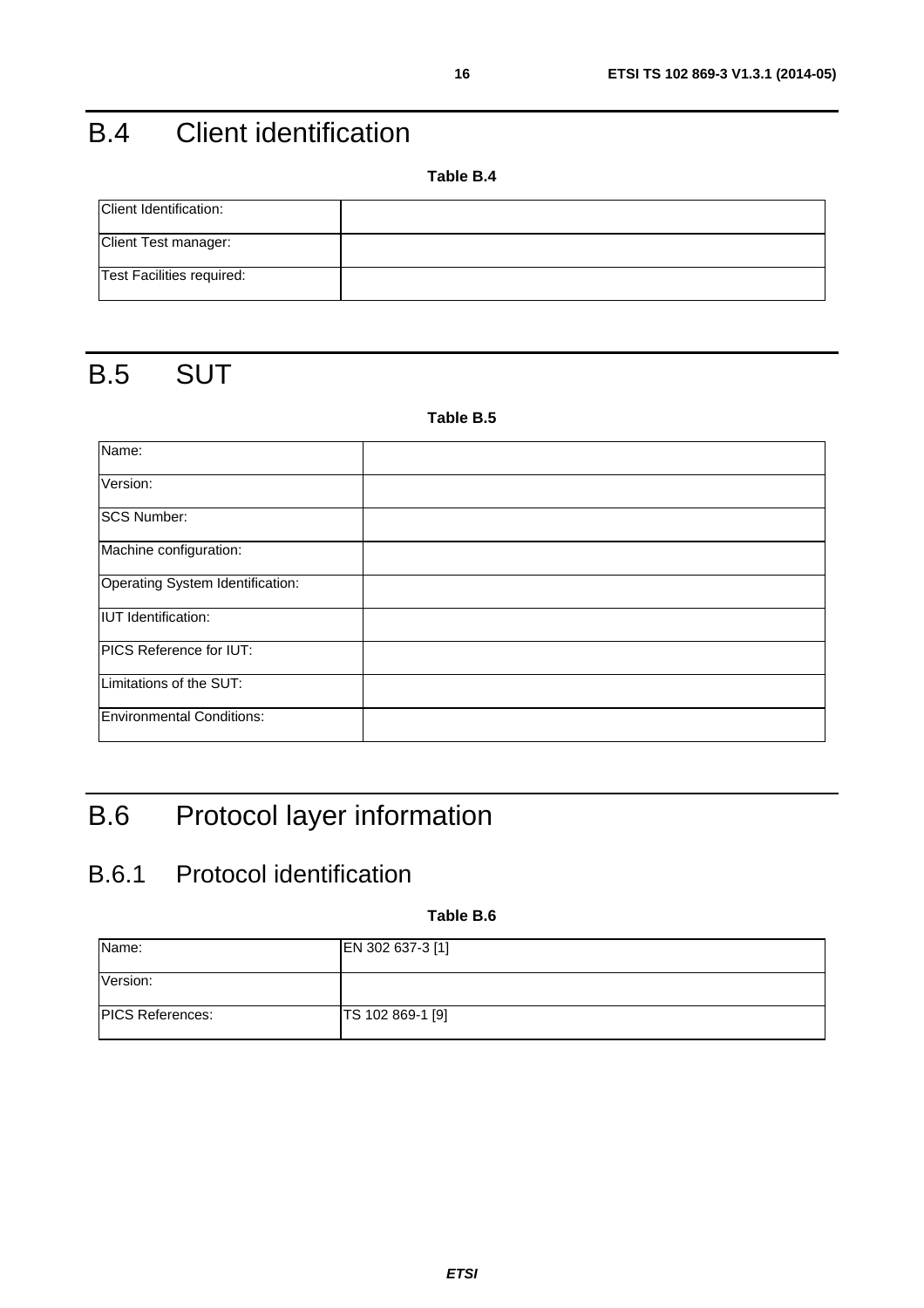# <span id="page-16-0"></span>B.6.2 IUT information

| <b>Identifier</b>    | <b>Description</b>   |                                                  |  |  |
|----------------------|----------------------|--------------------------------------------------|--|--|
| PX_TESTER_STATION_ID | <b>Comment</b>       | Station Id used in messages sent by the tester   |  |  |
|                      | Type                 | Integer                                          |  |  |
|                      | <b>Default value</b> | 111 111                                          |  |  |
| PX_IUT_STATION_ID    | Comment              | <b>IUT Station Id</b>                            |  |  |
|                      | Type                 | Integer                                          |  |  |
|                      | <b>Default value</b> |                                                  |  |  |
| PX_TS_LATITUDE       | <b>Comment</b>       | The Latitude of the tester                       |  |  |
|                      | Type                 | Integer                                          |  |  |
|                      | Default value        | 436 175 790                                      |  |  |
| PX_TS_LONGITUDE      | <b>Comment</b>       | The Longitude of the tester                      |  |  |
|                      | Type                 | Integer                                          |  |  |
|                      | Default value        | 70 546 480                                       |  |  |
| PX_TIME_DELTA        | <b>Comment</b>       | Tolerance to be applied when checking timestamps |  |  |
|                      |                      | (ms)                                             |  |  |
|                      | Type                 | Integer                                          |  |  |
|                      | Default value        | 1 0 0 0                                          |  |  |

#### **Table B.7: DENM pixits**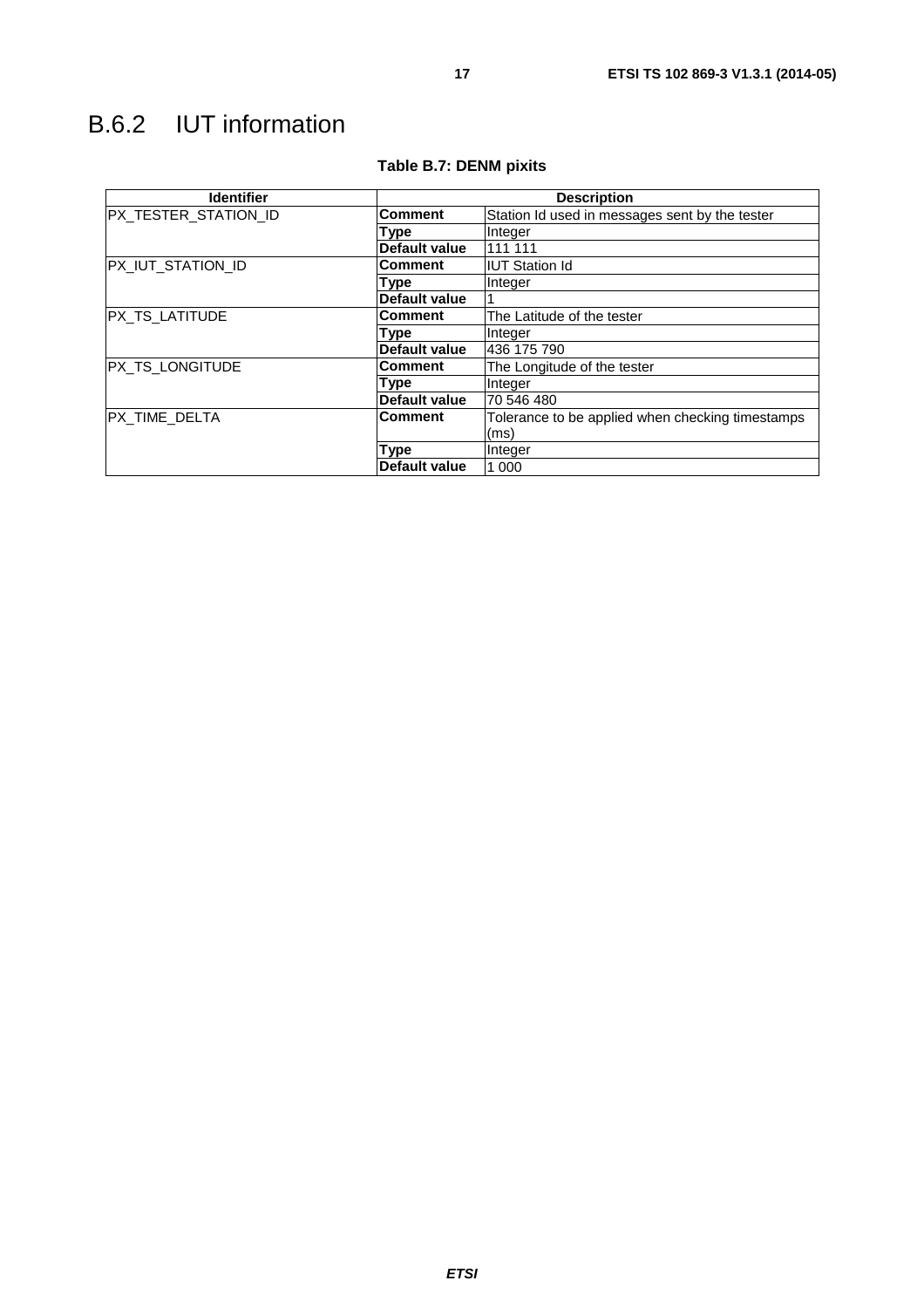# <span id="page-17-0"></span>Annex C (normative): PCTR Proforma for DENM

Notwithstanding the provisions of the copyright clause related to the text of the present document, ETSI grants that users of the present document may freely reproduce the PCTR proforma in this annex so that it can be used for its intended purposes and may further publish the completed PCTR.

The PCTR proforma is based on ISO/IEC 9646-6 [[4\]](#page-5-0). Any needed additional information can be found in this International standard document.

# C.1 Identification summary

### C.1.1 Protocol conformance test report

**Table C.1** 

| <b>IPCTR Number:</b>            |  |
|---------------------------------|--|
| <b>IPCTR Date:</b>              |  |
| Corresponding SCTR Number:      |  |
| Corresponding SCTR Date:        |  |
| Test Laboratory Identification: |  |
| <b>Test Laboratory Manager:</b> |  |
| Signature:                      |  |

# C.1.2 IUT identification

**Table C.2** 

| Name:                   |  |
|-------------------------|--|
| Version:                |  |
| Protocol specification: |  |
| PICS:                   |  |
| Previous PCTR if any:   |  |

# C.1.3 Testing environment

**Table C.3** 

| <b>PIXIT Number:</b>                 |  |
|--------------------------------------|--|
| <b>ATS</b> Specification:            |  |
| Abstract Test Method:                |  |
| Means of Testing identification:     |  |
| Date of testing:                     |  |
| Conformance Log reference(s):        |  |
| Retention Date for Log reference(s): |  |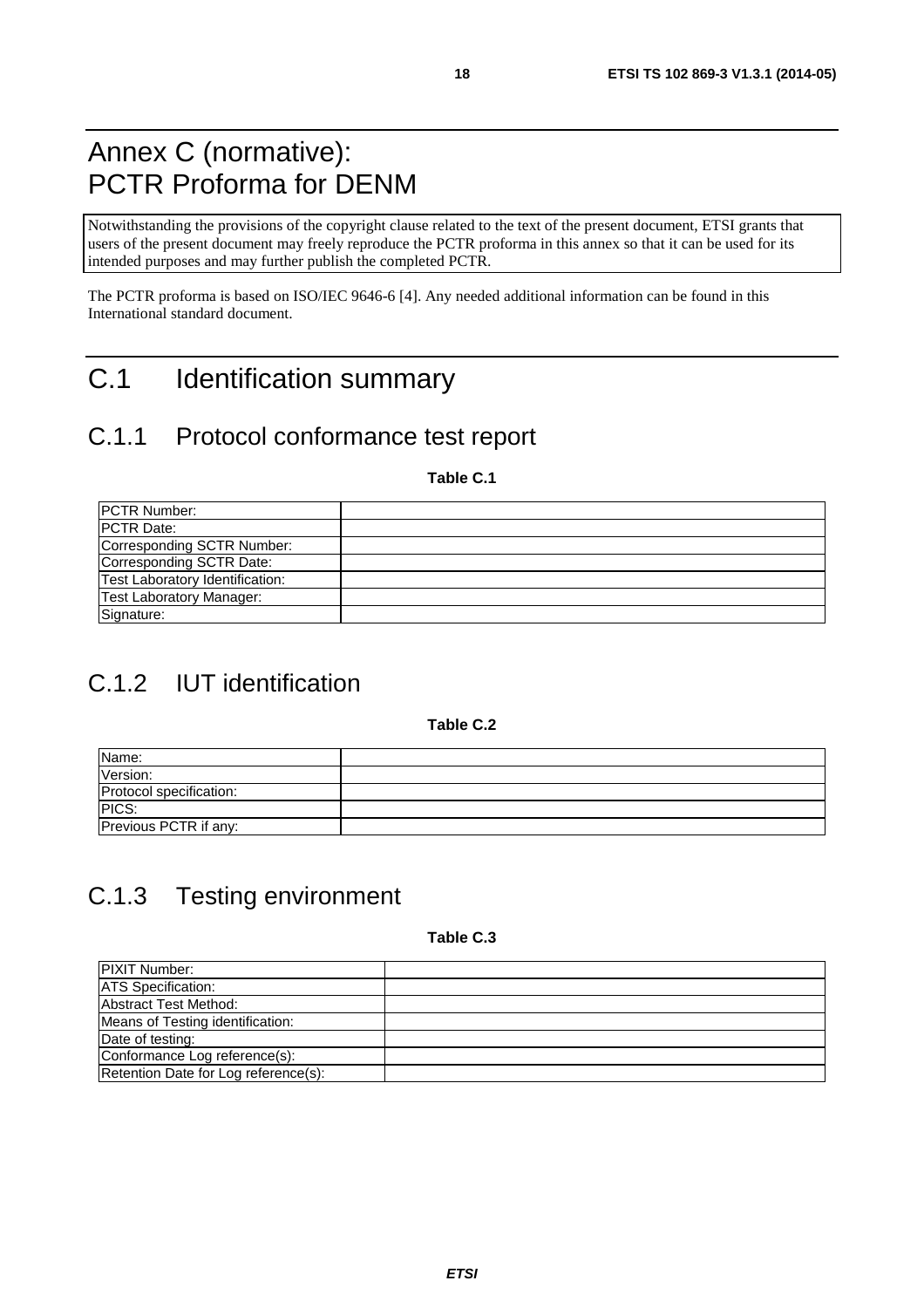#### <span id="page-18-0"></span> $C.14$ Limits and reservation

Additional information relevant to the technical contents or further use of the test report, or the rights and obligations of the test laboratory and the client, may be given here. Such information may include restriction on the publication of the report.

#### $C.1.5$ Comments

Additional comments may be given by either the client or the test laboratory on any of the contents of the PCTR, for example, to note disagreement between the two parties.

#### $C.2$ **IUT Conformance status**

This IUT has or has not been shown by conformance assessment to be non-conforming to the specified protocol specification.

Strike the appropriate words in this sentence. If the PICS for this IUT is consistent with the static conformance requirements (as specified in clause C.3 in the present document) and there are no "FAIL" verdicts to be recorded (in clause C.6 in the present document) strike the words "has or", otherwise strike the words "or has not".

#### $C.3$ Static conformance summary

The PICS for this IUT is or is not consistent with the static conformance requirements in the specified protocol.

Strike the appropriate words in this sentence.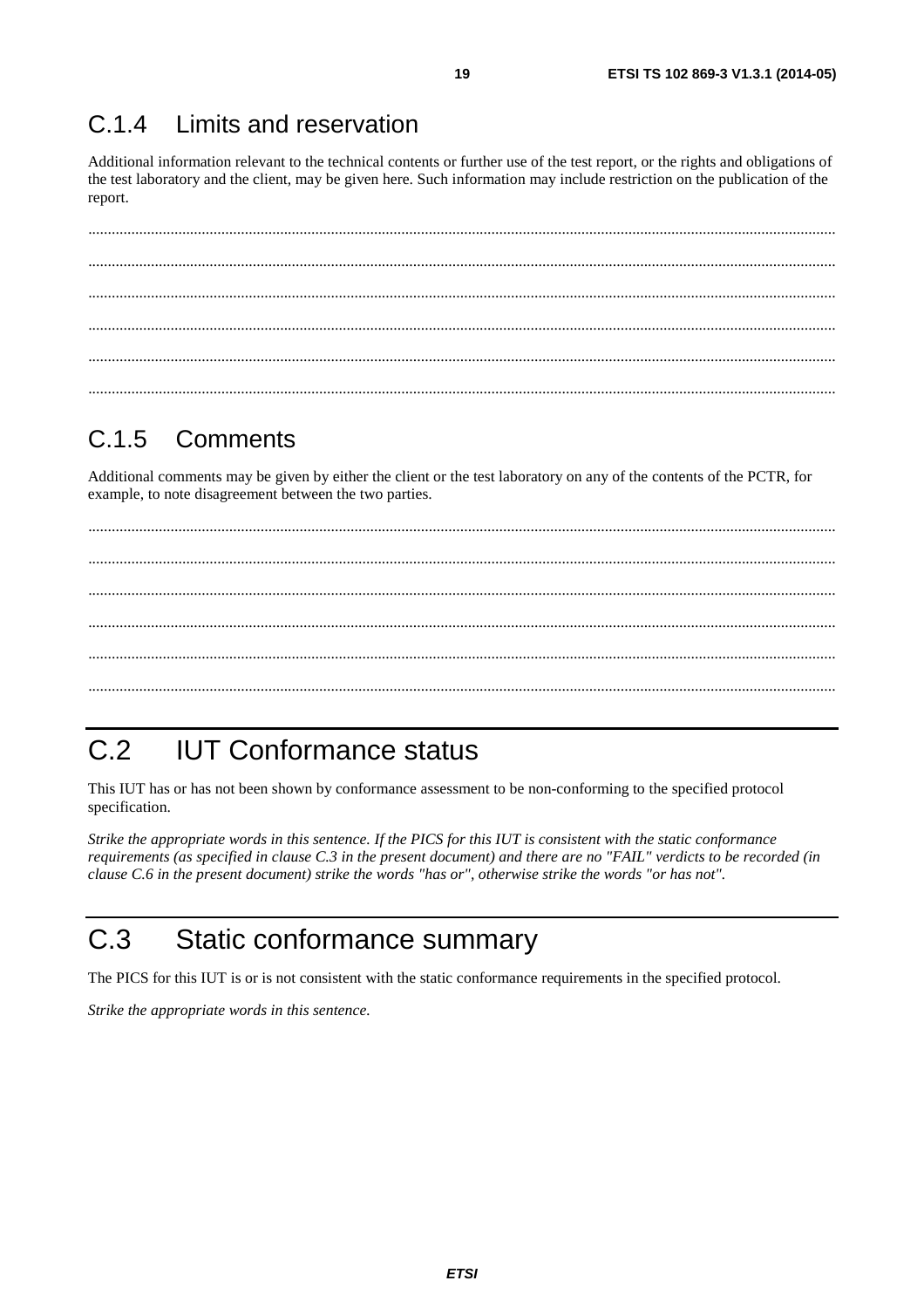#### <span id="page-19-0"></span>Dynamic conformance summary  $C.4$

The test campaign did or did not reveal errors in the IUT.

Strike the appropriate words in this sentence. If there are no "FAIL" verdicts to be recorded (in clause C.6 of the present document) strike the words "did or" otherwise strike the words "or did not".

Summary of the results of groups of test:

#### $C.5$ Static conformance review report

If clause C.3 indicates non-conformance, this clause itemizes the mismatches between the PICS and the static conformance requirements of the specified protocol specification.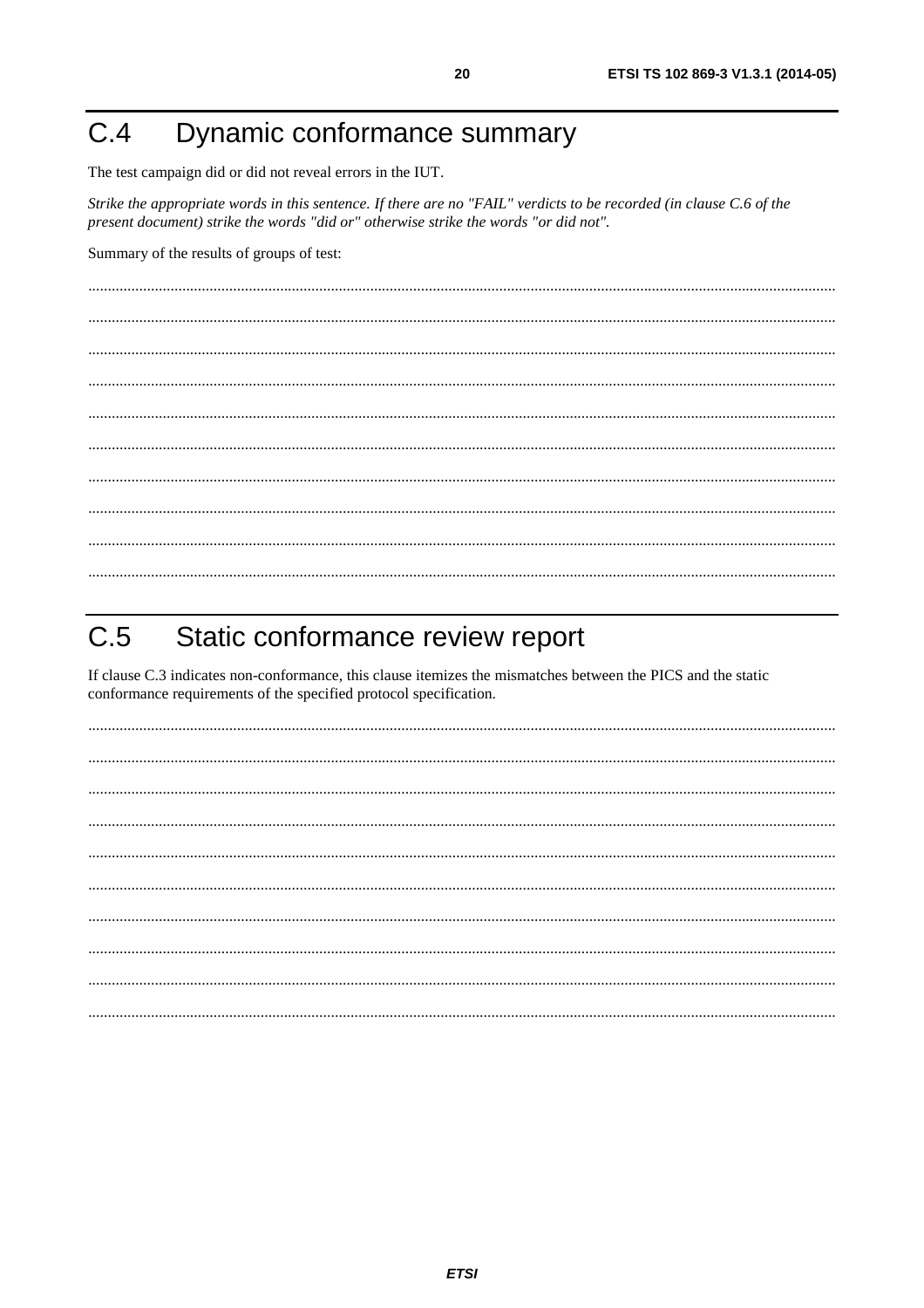# <span id="page-20-0"></span>C.6 Test campaign report

**Table C.4: Test cases** 

| <b>ATS Reference</b> | Selected? | Run?   | <b>Verdict</b> | <b>Observations</b>                    |
|----------------------|-----------|--------|----------------|----------------------------------------|
|                      |           |        |                | (Reference to any<br>observations made |
|                      |           |        |                | in clause C.7)                         |
| TC_DEN_MSGF_BV_01    | Yes/No    | Yes/No |                |                                        |
| TC_DEN_MSGF_BV_02    | Yes/No    | Yes/No |                |                                        |
| TC_DEN_EVGN_BV_01    | Yes/No    | Yes/No |                |                                        |
| TC_DEN_EVGN_BV_02    | Yes/No    | Yes/No |                |                                        |
| TC_DEN_EVGN_BV_03    | Yes/No    | Yes/No |                |                                        |
| TC_DEN_EVGN_BV_04    | Yes/No    | Yes/No |                |                                        |
| TC_DEN_EVGN_BV_05    | Yes/No    | Yes/No |                |                                        |
| TC_DEN_EVGN_BV_06    | Yes/No    | Yes/No |                |                                        |
| TC_DEN_EVGN_BV_07    | Yes/No    | Yes/No |                |                                        |
| TC DEN EVGN BV 08    | Yes/No    | Yes/No |                |                                        |
| TC_DEN_EVGN_BV_09    | Yes/No    | Yes/No |                |                                        |
| TC_DEN_EVUP_BV_01    | Yes/No    | Yes/No |                |                                        |
| TC_DEN_EVUP_BV_02    | Yes/No    | Yes/No |                |                                        |
| TC_DEN_EVUP_BV_03    | Yes/No    | Yes/No |                |                                        |
| TC_DEN_EVUP_BV_04    | Yes/No    | Yes/No |                |                                        |
| TC_DEN_EVTR_BV_01    | Yes/No    | Yes/No |                |                                        |
| TC_DEN_EVTR_BV_02    | Yes/No    | Yes/No |                |                                        |
| TC_DEN_EVTR_BV_03    | Yes/No    | Yes/No |                |                                        |
| TC_DEN_EVTR_BV_04    | Yes/No    | Yes/No |                |                                        |
| TC_DEN_EVTR_BV_05    | Yes/No    | Yes/No |                |                                        |
| TC_DEN_EVTR_BV_06    | Yes/No    | Yes/No |                |                                        |
| TC DEN EVTR BV 07    | Yes/No    | Yes/No |                |                                        |
| TC_DEN_EVRP_BV_01    | Yes/No    | Yes/No |                |                                        |
| TC DEN EVRP BV 02    | Yes/No    | Yes/No |                |                                        |
| TC DEN EVRP BV 03    | Yes/No    | Yes/No |                |                                        |
| TC_DEN_EVRP_BV_04    | Yes/No    | Yes/No |                |                                        |
| TC_DEN_EVRP_BV_05    | Yes/No    | Yes/No |                |                                        |
| TC_DEN_EVRP_BV_06    | Yes/No    | Yes/No |                |                                        |
| TC_DEN_MSRV_BV_01    | Yes/No    | Yes/No |                |                                        |
| TC_DEN_MSRV_BV_02    | Yes/No    | Yes/No |                |                                        |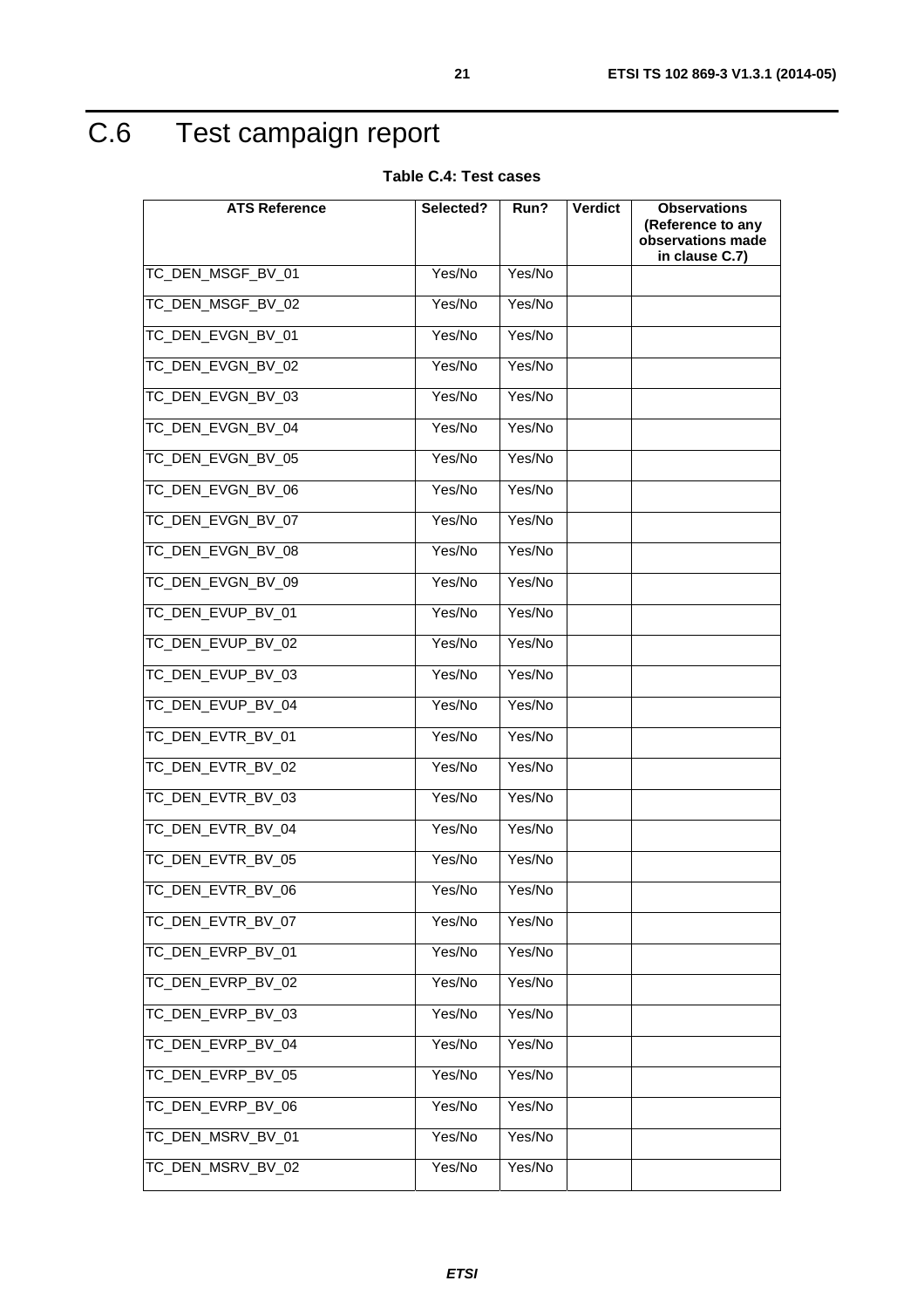<span id="page-21-0"></span>

| <b>ATS Reference</b> | Selected? | Run?   | <b>Verdict</b> | <b>Observations</b><br>(Reference to any<br>observations made<br>in clause C.7) |
|----------------------|-----------|--------|----------------|---------------------------------------------------------------------------------|
| TC_DEN_MSRV_BV_03    | Yes/No    | Yes/No |                |                                                                                 |
| TC_DEN_MSRV_BV_04    | Yes/No    | Yes/No |                |                                                                                 |
| TC_DEN_MSRV_BV_05    | Yes/No    | Yes/No |                |                                                                                 |
| TC_DEN_MSRV_BV_06    | Yes/No    | Yes/No |                |                                                                                 |
| TC_DEN_MSRV_BV_07    | Yes/No    | Yes/No |                |                                                                                 |
| TC_DEN_KAFW_BV_01    | Yes/No    | Yes/No |                |                                                                                 |
| TC_DEN_KAFW_BV_02    | Yes/No    | Yes/No |                |                                                                                 |
| TC_DEN_KAFW_BV_03    | Yes/No    | Yes/No |                |                                                                                 |
| TC_DEN_KAFW_BV_04    | Yes/No    | Yes/No |                |                                                                                 |
| TC DEN KAFW BV 05    | Yes/No    | Yes/No |                |                                                                                 |
| TC_DEN_KAFW_BV_06    | Yes/No    | Yes/No |                |                                                                                 |
| TC_DEN_KAFW_BV_07    | Yes/No    | Yes/No |                |                                                                                 |
| TC_DEN_KAFW_BV_08    | Yes/No    | Yes/No |                |                                                                                 |
| TC DEN KAFW BV 09    | Yes/No    | Yes/No |                |                                                                                 |
| TC_DEN_KAFW_BV_10    | Yes/No    | Yes/No |                |                                                                                 |

#### $\overline{C.7}$ **Observations**

Additional information relevant to the technical content of the PCTR is given here.